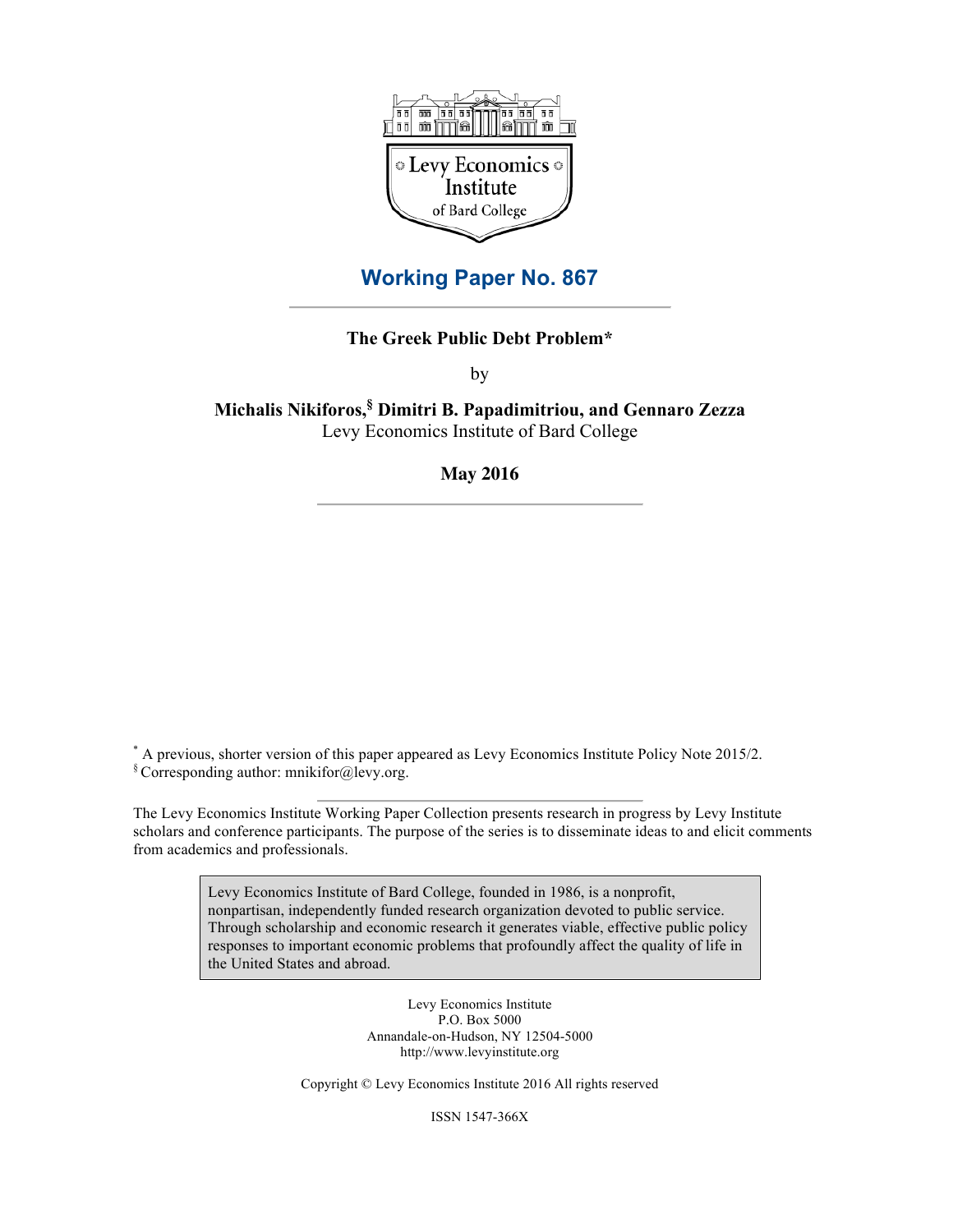# **ABSTRACT**

This paper examines the issue of the Greek public debt from different perspectives. We provide a historical discussion of the accumulation of Greece's public debt since the 1960s and the role of public debt in the recent crisis. We show that the austerity imposed since 2010 has been unsuccessful in stabilizing the debt while at the same time taking a heavy toll on the Greek economy and society. The experience of the last six years shows that the country's public debt is clearly unsustainable, and therefore a bold restructuring is needed. An insistence on the current policies is not justifiable either on pragmatic or on moral or any other grounds. The experience of Germany in the early post–World War II period provides some useful hints for the way forward. A solution to the Greek public debt problem is a necessary but not sufficient condition for the solution of the Greek and wider European crisis. A broader agenda that deals with the malaises of the Greek economy and the structural imbalances of the eurozone is of vital importance.

**Keywords:** Greece; Public Debt; Austerity; Eurozone; Crisis

**JEL Classifications:** E62, F34, F41, N10, N94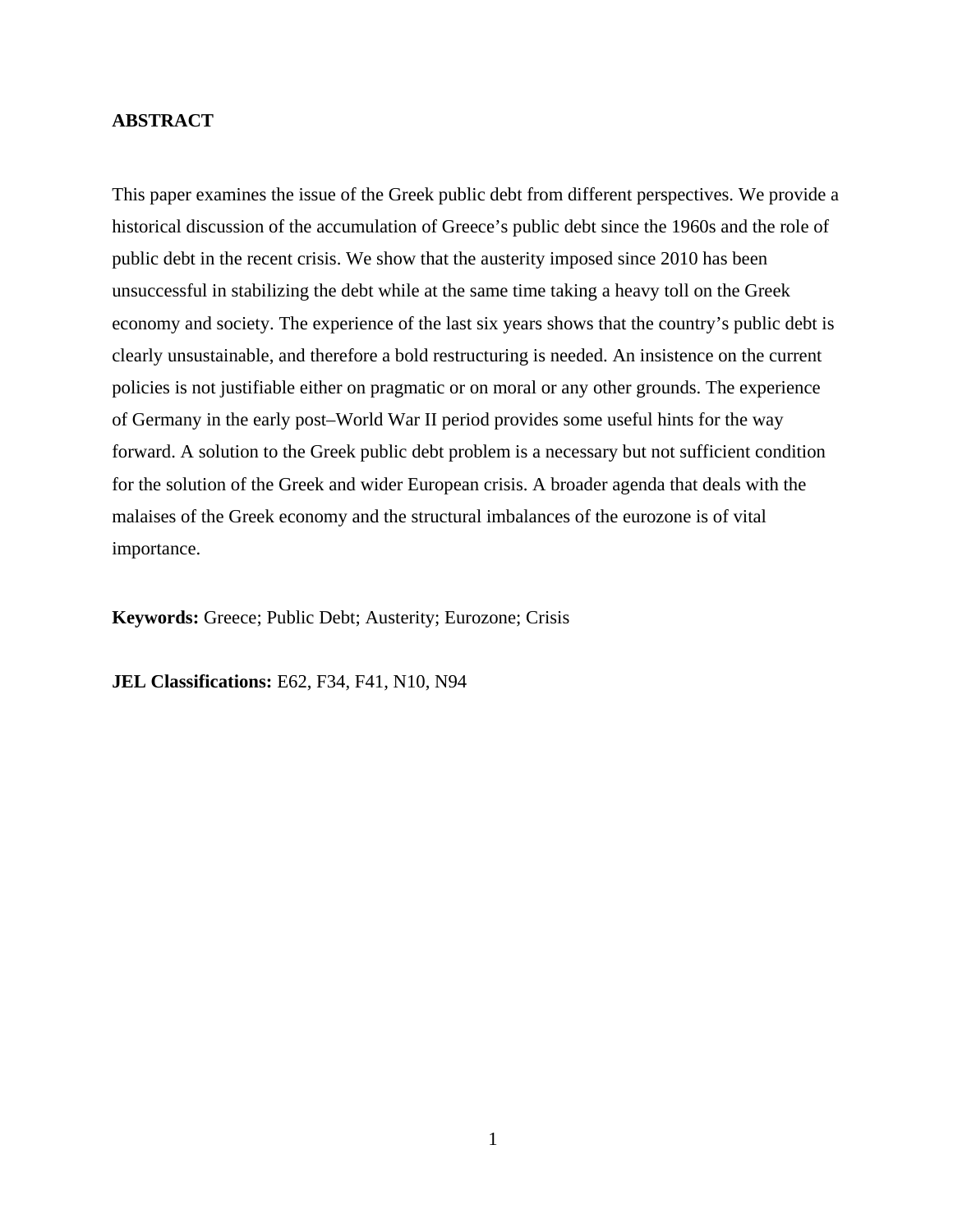### **1. INTRODUCTION**

The Greek economic crisis of the last seven years has been the most severe crisis that a developed economy has experienced in modern history, both in terms of output and employment loss, as well as duration. In 2016 the real GDP of the Greek economy was 30% below its 2008 level. Over the same period more than one million people (in a labor force of 4.8 million in 2008) have lost their job. The situation in Greece is a testament to the catastrophic effect that austerity can exert on an economy and the disastrous consequences it can have for the social fabric.

One of the core issues in this contemporary Greek tragedy has been public debt. When the crisis started in 2009 with a debt-to-GDP ratio around 120%, it was interpreted by most economists and policy makers as a public-debt crisis. As a result, the austerity measures of the last six years have been imposed in order to address this problem. Fiscal consolidation, together with structural reforms, is supposed to generate large fiscal surpluses, reinvigorate investment, and enhance the competitiveness of the economy and thus net exports. The result of these efforts will be a slowdown of the increase in debt and a boost to growth and therefore a decrease in the debt-to-GDP ratio. Austerity and structural reforms are thus imposed to a large extent in the name of the sustainability of debt.

The reality of the Greek economy has disproved—quarter after quarter and year after year—this kind of projection. Instead of the promised expansion, austerity has led to the aforementioned colossal loss in output and employment. Moreover, despite a haircut of the debt in 2012, public debt is now around 195% of Greek GDP (a ratio is very hard to decrease when the denominator falls by 30%).

The goal of the present paper is to provide a comprehensive and well-rounded examination of the issue of the Greek public debt and its role in the crisis. We start with a historical discussion of the accumulation of the Greek public debt before 2009 and the reasons that led to the increase in the debt-to-GDP ratio over time. This discussion is necessary in order to understand the crisis and the future challenges facing the Greek economy, because the roots of the current crisis in

2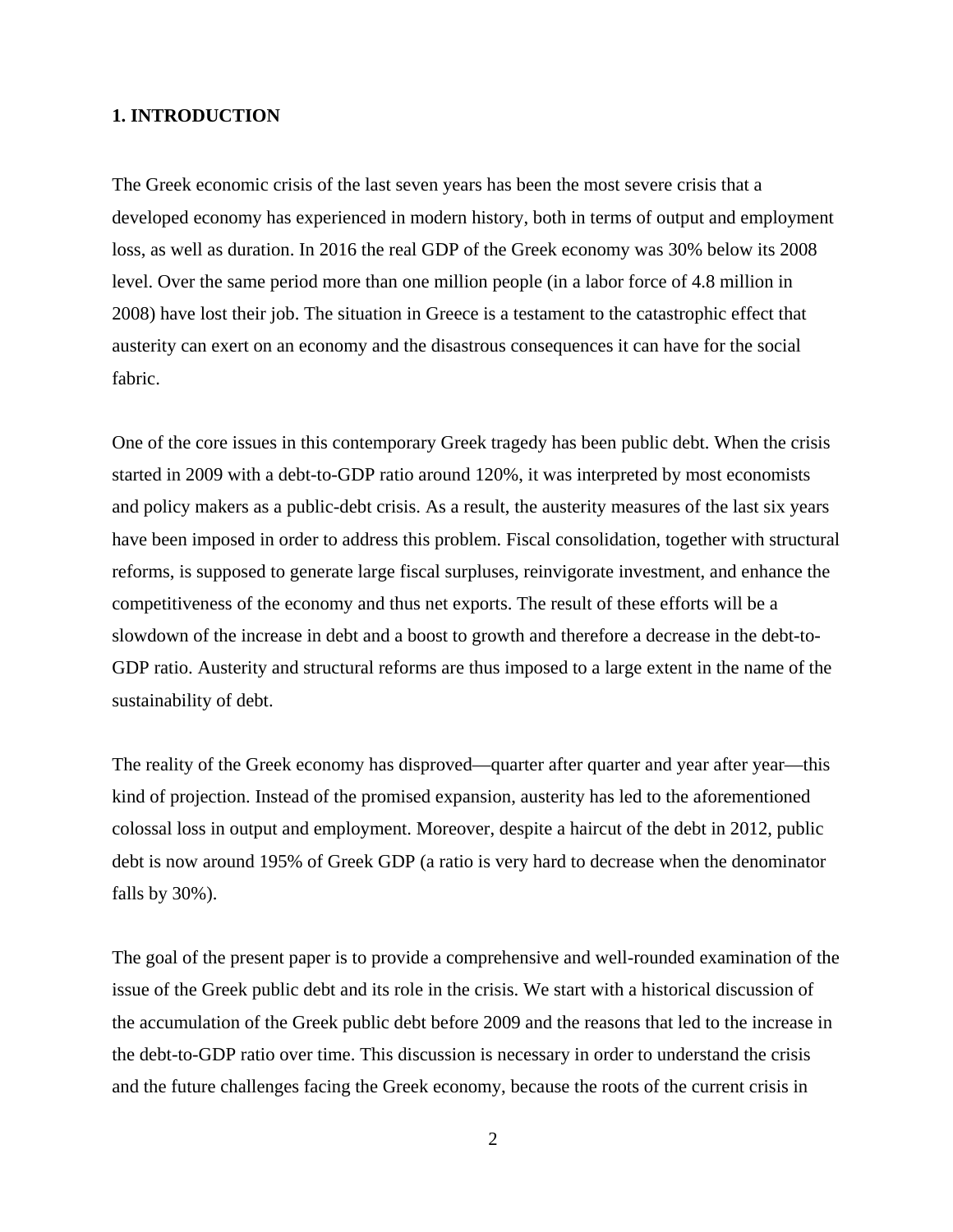Greece and the eurozone need to be traced back to the Maastricht Treaty and the flaws in the design of the common currency area. From that point of view, the fiscal deficits and the accumulation of the public debt are the symptoms rather than the causes of the Greek problem and therefore the prevalent diagnosis is wrong.

A historical account of the Greek public debt serves as a basis for the discussion of the role of the debt during the crisis. We make three main points. First, the imposition of austerity and "structural reforms" in the name of debt sustainability has pushed the economy into a debtdeflation trap: austerity leads to a fall in the GDP and thus an increase, *ceteris paribus,* of the fiscal deficit. These two effects lead to an increase in the debt-to-GDP ratio and make more austerity and more "structural reforms" necessary. The swirling of the Greek economy in this vicious cycle has grave social and political consequences.

Second, an examination of the uses of the bailout funds so far reveals who are the ultimate beneficiaries of the austerity. Recent estimates show that more than 95% of these funds have been used to (re)pay the country's foreign creditors or for the recapitalization of the domestic banking sector. Finally, we discuss some other functions of the public debt. Besides its reduction as the eventual goal of austerity, public debt has also acted both as a "stick" and "carrot" for its imposition. The provision (or the lack thereof) of liquidity from the European Central Bank (ECB) to the Greek banks using public debt securities as collateral has been repeatedly used by the ECB as a discipline mechanism against deviations from the austerity path. At various stages in the endless negotiations, the promise of a debt restructuring has acted as the eventual reward for imposing yet another "difficult but necessary" austerity package (as was the situation in early May 2016, when this text was being written).

This discussion of the experience of the last six years shows that Greece's public debt is clearly unsustainable; therefore, we argue that a bold restructuring of the debt is needed for the Greek economy to reignite its engine of growth. An insistence on the current policies is not justifiable on pragmatic, moral, or any other ground.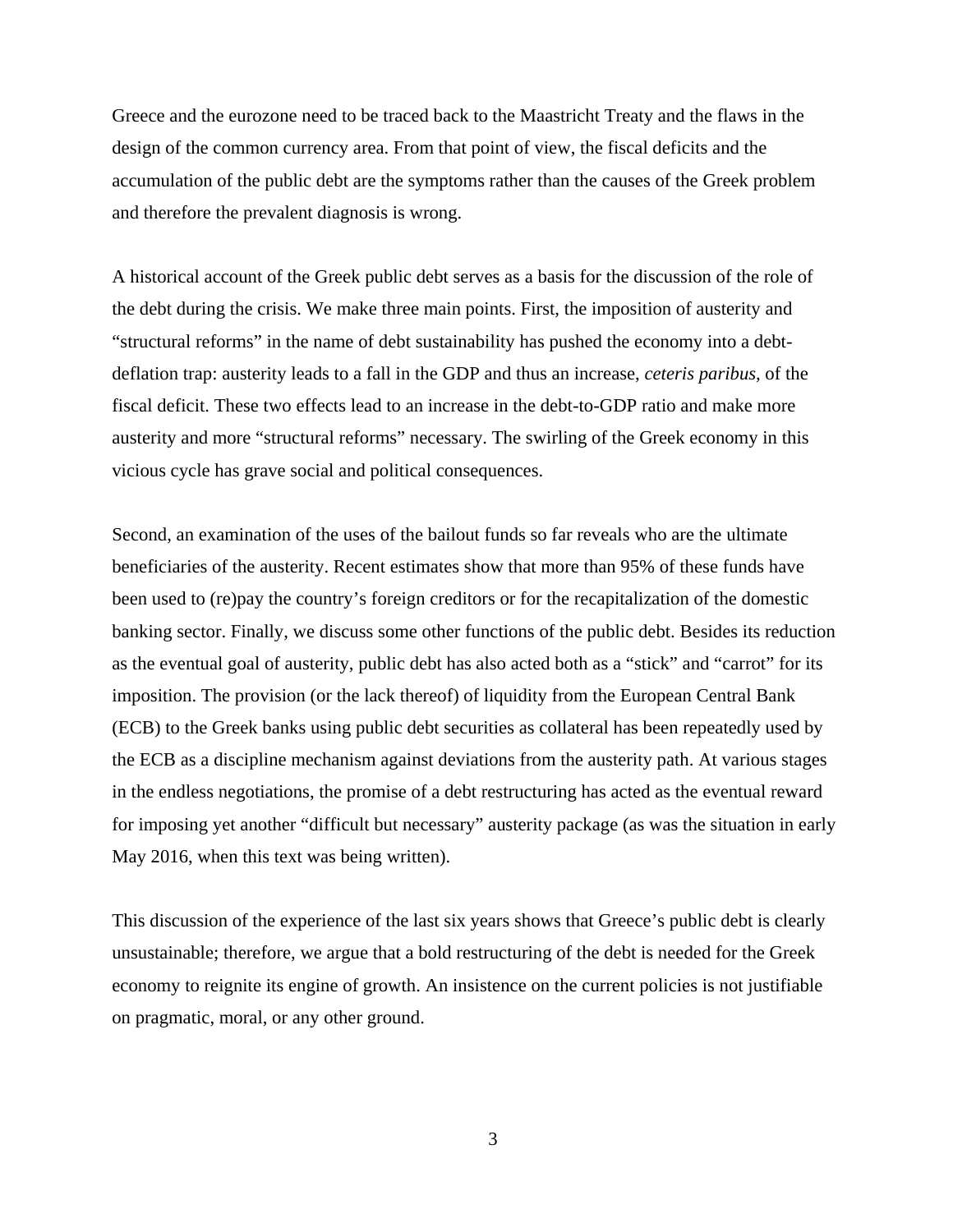The experience of Germany in the early post-WWII period provides a useful lesson for the way forward. As it is explained in more detail below, in the aftermath of WWII there was a sweeping cancellation of the German public and foreign debt, which was part of a wider plan for the economic and political reconstruction of Germany and Europe.

Seven decades later, a solution to the unsustainability of Greece's public debt—through a debt restructuring and a relaxation of austerity policies—is a necessary condition for a lasting solution to the Greek and European crisis. However, our discussion of the roots of the crisis and also the post-WWII experience show that this is not sufficient. A sustainable solution requires a wider agenda that deals with the domestic malfunctions of the Greek economy and, most importantly, the structural imbalances of the eurozone. In fact, the solution to these problems looks much more difficult compared to that of the debt.

The paper proceeds as follows. In the next section we provide a historical account of the Greek public debt. Sections 3 to 5 discuss the crisis and the role of debt during the crisis. Section 6 calls for a restructuring of Greece's public debt and section 7 explains why this is justified on pragmatic and moral grounds. Section 8 summarizes the restructuring of the German debt in the early postwar period and the plans for the reconstruction of Europe at the time. Section 9 concludes.

# **2. A BRIEF HISTORICAL PERSPECTIVE**

Before discussing the role of Greek sovereign debt during the current crisis, it is worth offering a short historical discussion of its path over the last half a century. Besides its historical interest, this discussion is necessary in order to understand the crisis and the future challenges of the Greek economy. A more detailed exposition is provided in Nikiforos, Carvalho, and Scroder (2015).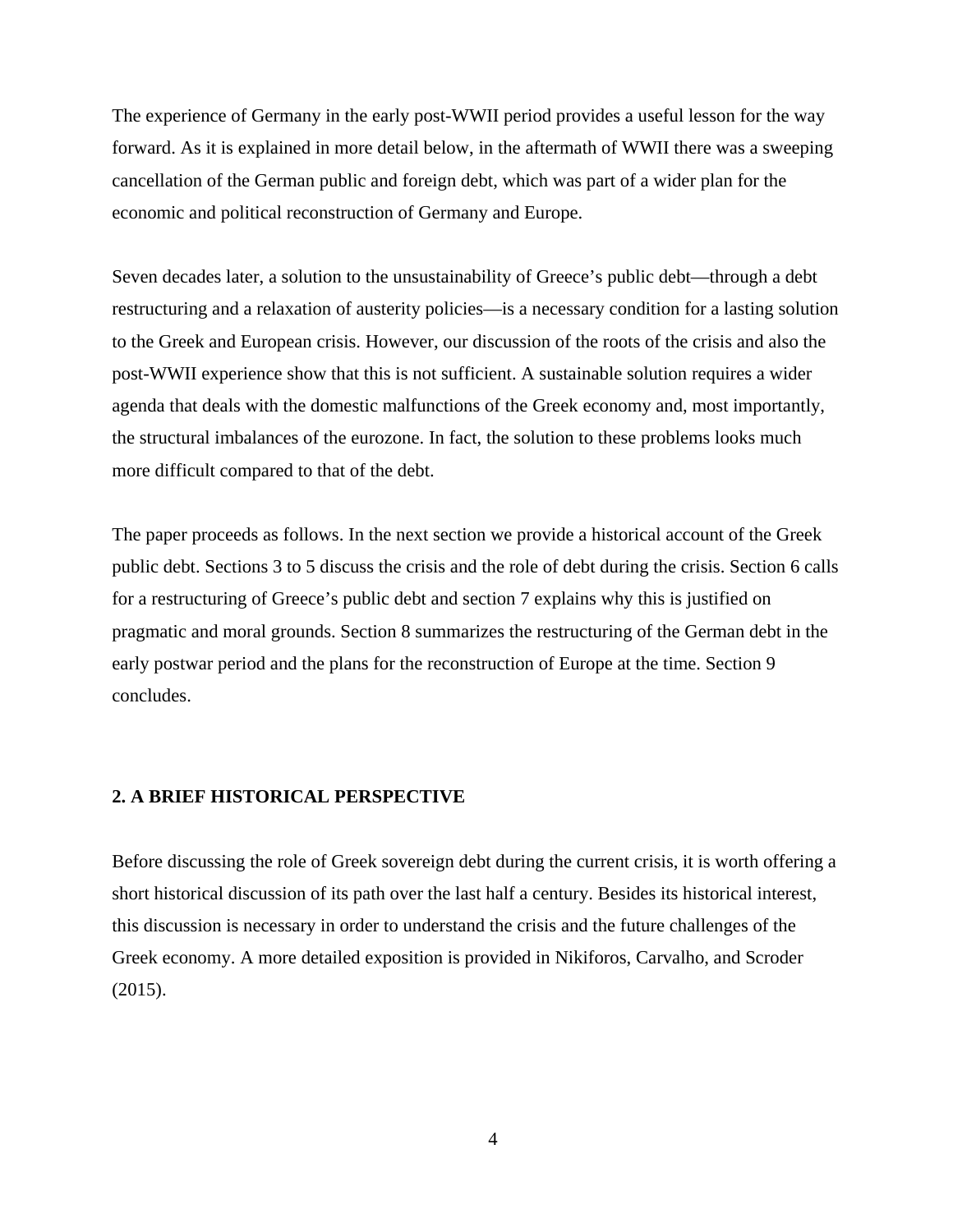



Source: World Development Indicators, AMECO

In figure 1 we present the ratio of public-debt-to-GDP for the period 1960–2015. The trajectory of the ratio can be divided broadly into four periods. The first extends between the beginning of our sample and the late 1970s, while the second covers the years 1981–93. The third focuses on the period between 1993 and 2009. Finally, the fourth is the crisis period, extending from 2009 to the present, represented as the shaded period in figure 1 and the subsequent figures.

During the first period until the late 1970s, the debt-to-GDP ratio remains stable at low levels, around 20%. In conjunction with figures 2 and 3, it is not hard to conclude that this stability is the result of relatively low fiscal deficits together with high growth rates.

The second period is the years between 1981 and 1993. In 1981 the overall government deficit increases by five percentage points to 78% and leads to a sharp increase in the debt-to-GDP ratio. This increase continues until 1993 when the ratio is 95%. There are four main reasons behind this increase. The first is the increase in government expenditure for welfare, especially in the first part of the 1980s. Second is the low growth rate of the period, associated with the global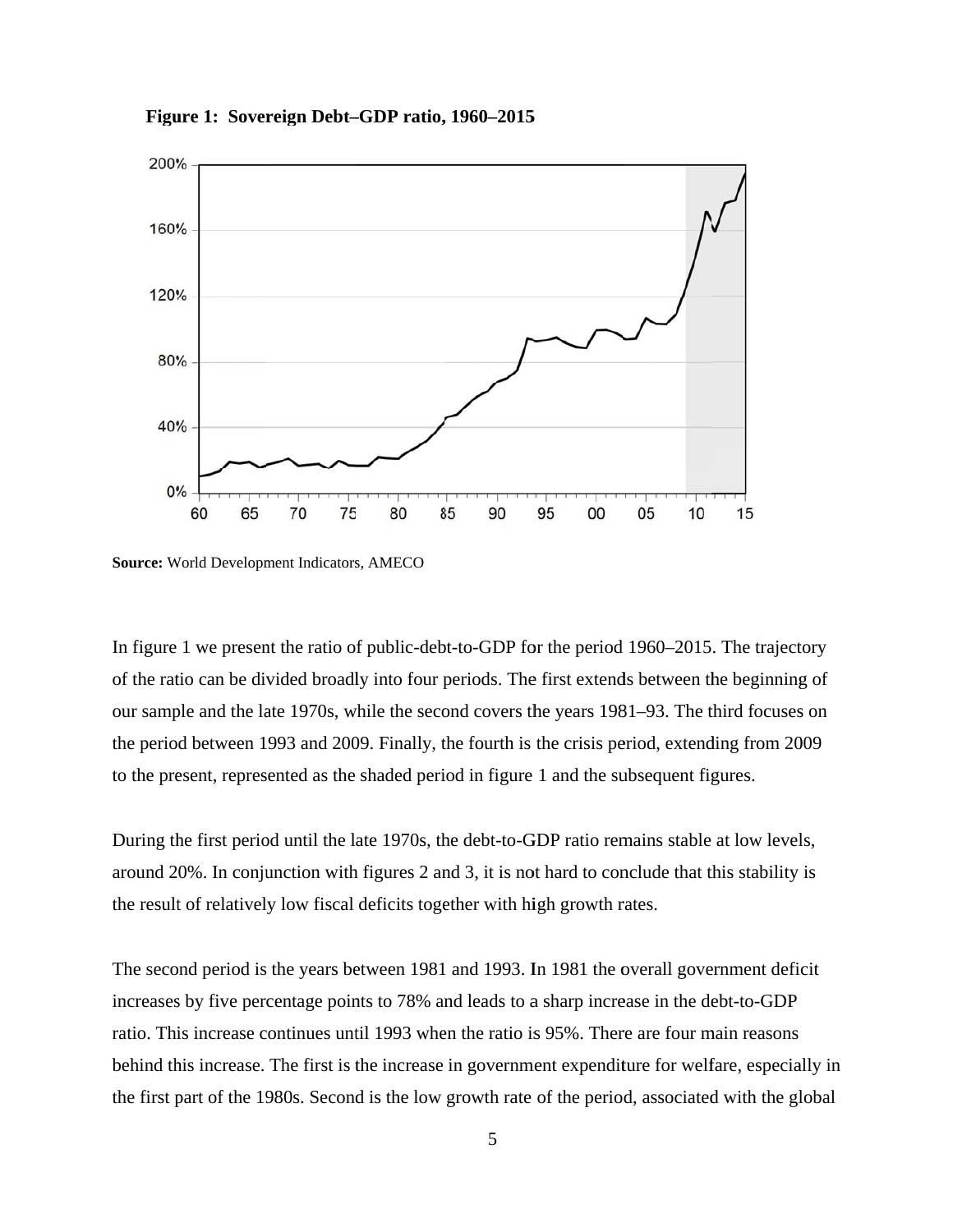economic slowdown, as well as idiosyncratic factors of the Greek economy. Third is increases in the government spending related to the political cycle, as all the years that public deficit spikes during this period (1981, 1985, 1989, 1990, and 1993) are election years. Fourth relates to the high interest rates of that period due to the interest rate policy of the Federal Reserve. We see that the interest payments became an ever-increasing part of the government budget. This increase is obviously related to the increasing stock of debt and the increase in the yield due to the increase in the stock of debt, but also the increase in the interest rates of the US Federal Reserve during that period seemed to have played a role. For example, the increase in interest payments in the early 1980s cannot be justified by the debt level, which was still very low.



Figure 2: Decomposition of Government Deficit (1970–2015)

Source: World Development Indicators, AMECO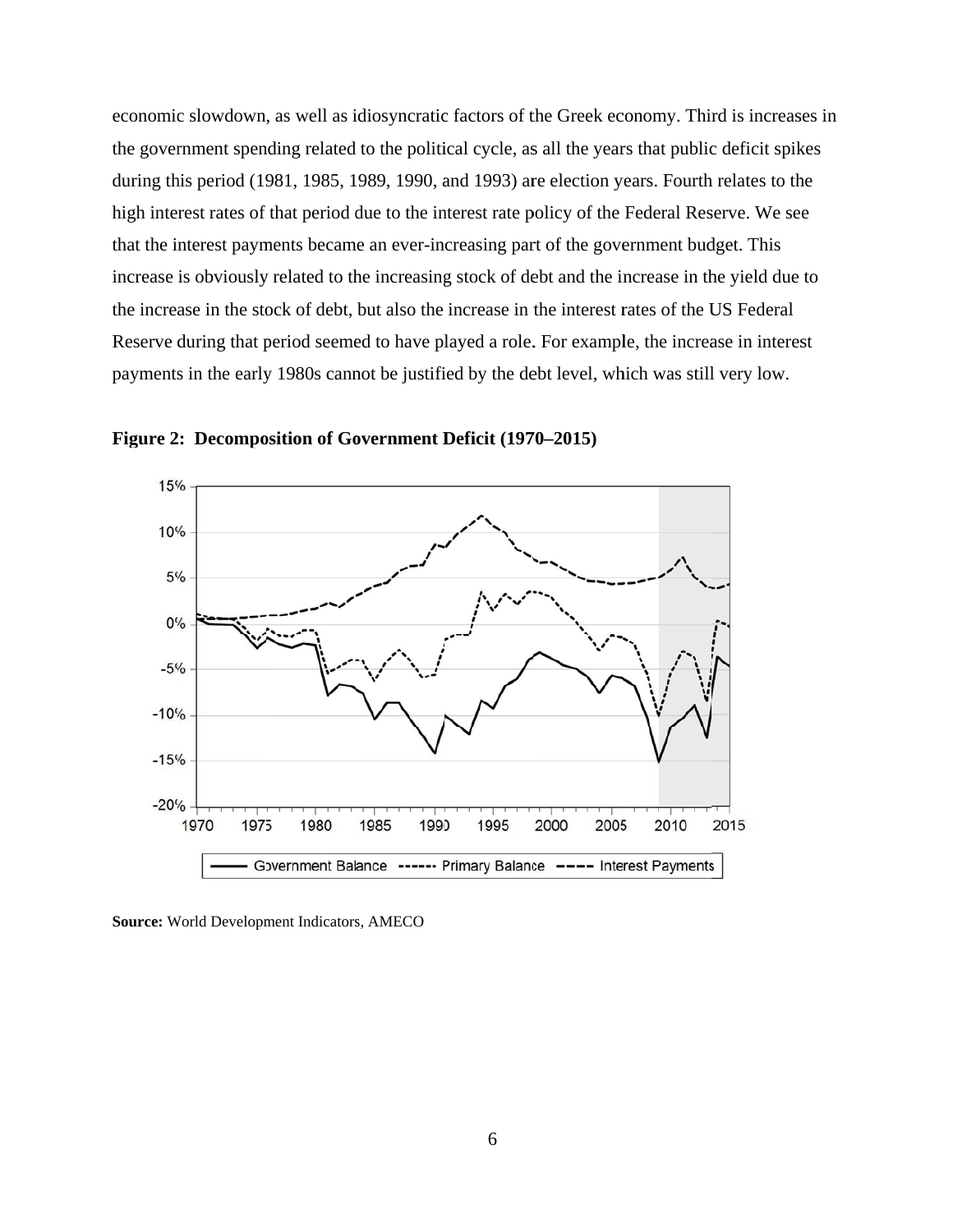On February 7, 1992, Greece and eleven other European countries signed the Maastricht Treaty, which, among other things, defined the roadmap for the adoption of the common currency, the euro, at the end of the decade. The Maastricht Treaty defined the so-called convergence criteria that a country had to fullfil in order to become a member of the eurozone. The two most important of these criteria were the achievement of price stability and a low government deficit, not higher than 3% of GDP. As part of the unification process the participating economies had to liberalize their capital markets and remove any controls on the flows of capital. The Maastricht Treaty came into force on November 1, 1993.

As we can see in figure 1, this occurs—not coincidentally—with the beginning of the third period of the trajectory of the debt-to-GDP ratio. Figure 2 shows that 1994 is the first year of a primary fiscal surplus. Positive primary results extend into the early 2000s. Fiscal consolidation, together with robust growth rates and a lower interest burden, led to stabilization of the debt-to-GDP ratio. The ratio was 95% in 2004—exactly the same level as 1993.



Figure 3: Real GDP Growth Rate, 1961-2015

**Source:** World Development Indicators, AMECO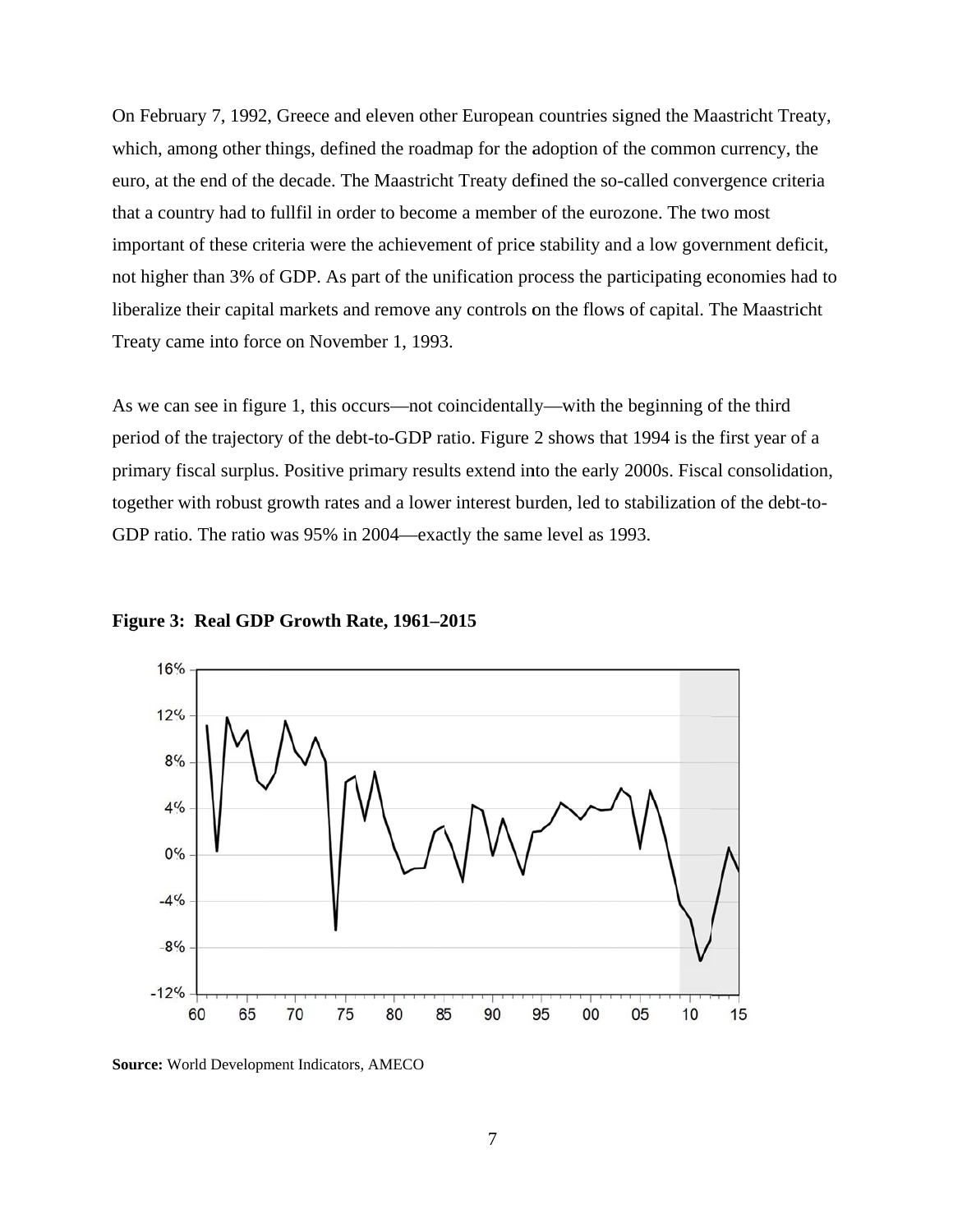However, it is in this period that we need to look for the roots of the Greek crisis. As part of the effort to lower the inflation rate and achieve price stability, in 1995 the Bank of Greece introduced the so-called hard-drachma policy, which set as an intermediate target to limit the year-on-year depreciation of the drachma against the European Currency Unit (ECU) to 3%. The hard-drachma policy and the adoption of the common currency in 2001 led to an appreciation of the real exchange rate by almost 40% between 1995 and the beginning of the crisis in 2009.

Given the stability of the nominal exchange rate vis-à-vis the rest of the eurozone countries, the real appreciation was the result of two main factors: the wage and price inflation differential with the eurozone core economies and the nominal appreciation of the euro in the period after 2001. Greece was successful in implementing price stability and the inflation rate decreased from above 20% in the beginning of the 1990s to around 3% by the end of the decade, where it remained until 2010. However, even this 3% was high compared to the core European countries. In Germany the inflation rate in the period 1998–2007 never exceeded 2%, and in most years was below 1%. The convergence period was also crucial. In 1995, when the hard-drachma policy was announced, the inflation rate was still at double-digit levels. Finally, the nominal appreciation of the euro can be understood with reference to the exchange rate with the US dollar, which increased by 85% between January 2002 and March 2008 (from 0.86 to 1.6). More generally, the ECB index of the nominal exchange rate of the "euro area changing composition vis-a-vis the EER-12 group of trading partners" shows a nominal appreciation of around 50% between 2001 and 2009. $<sup>1</sup>$ </sup>

The appreciation of the real exchange rate put an enormous amount of pressure on the Greek economy. As is shown in figure 4, it led to a shift from a balanced current account in 1995 to a deficit of more than 15% in 2008. This deficit could be financed for such a long period of time because it coincided with the euphoria that characterized the global financial markets during these years and the inflow of foreign capital that became possible after the capital markets liberalization that followed the Maastricht Treaty. Fifteen years of loss of competitiveness and increasing foreign deficits made these deficits structural.

<sup>&</sup>lt;sup>1</sup> The index can be found in the website of the Statistical Data Warehouse of the ECB at https://sdw.ecb.europa.eu/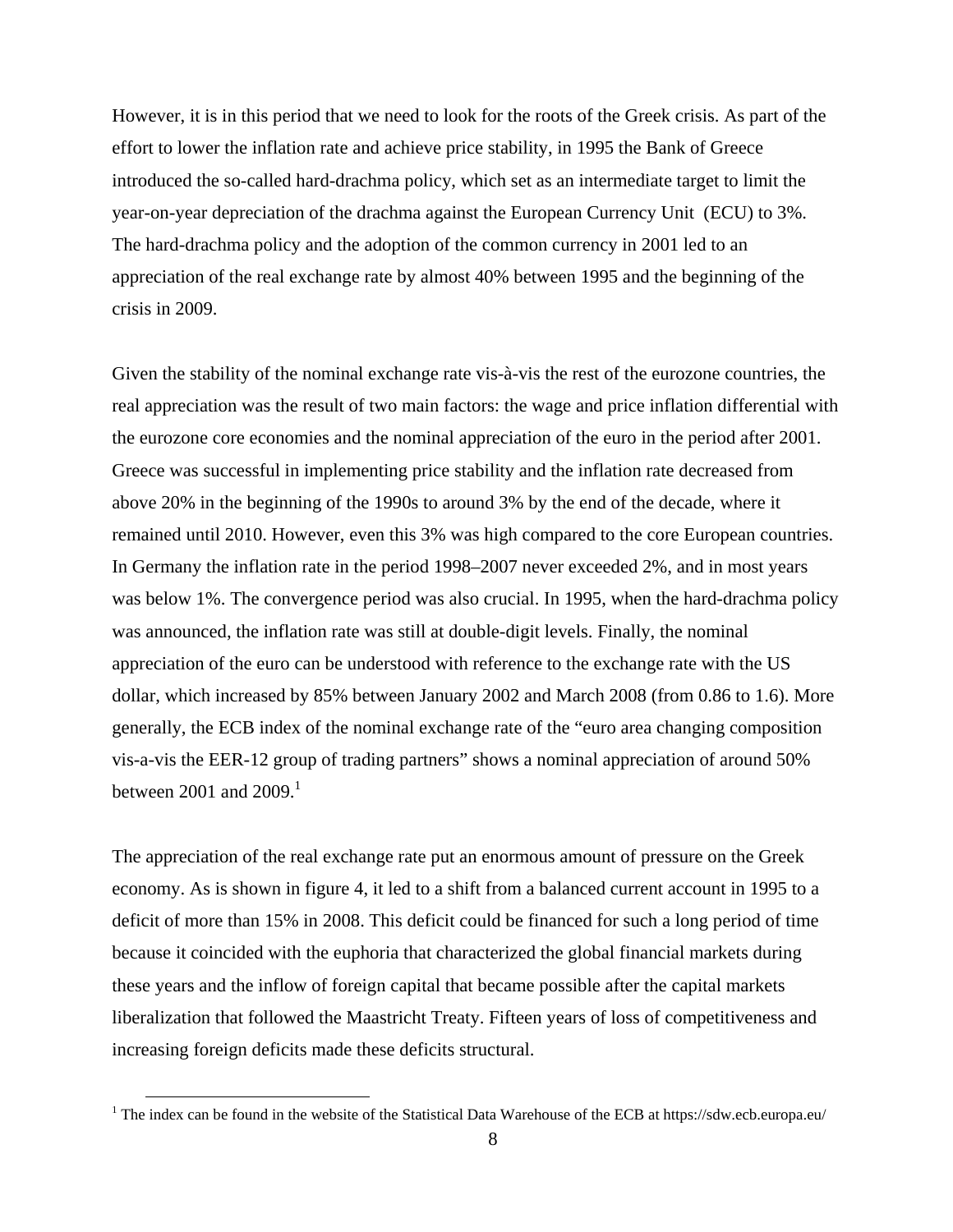Figure 4: Sectoral Balances, 1970–2015



Source: World Development Indicators, AMECO

In the face of increasing foreign deficits and fiscal consolidation, the robust growth rate of the period after 1993 became possible because of the increase in private-sector demand. The private sector in Greece was traditionally a net lender. Figure 4 shows that in 1993 the difference between private savings and investment stood at 10% of GDP. By 2002 this balance stood at -6.9% and in 2007 at -8%. As we mentioned above, the private sector was able to run deficits for so long because of the euphoria of the global financial market and the capital inflows to the Greek economy; the stock market and real estate price inflation of the same period also helped.

Figure 4 also shows that in the face of increasing current account deficits the government was able to consolidate its budget as long as the private-sector balance was decreasing. When the latter stabilized in the early 2000s, the pressure of the adjustment fell on the government, which was no longer able to maintain fiscal surpluses (figure 2). The fiscal pressures can also be seen in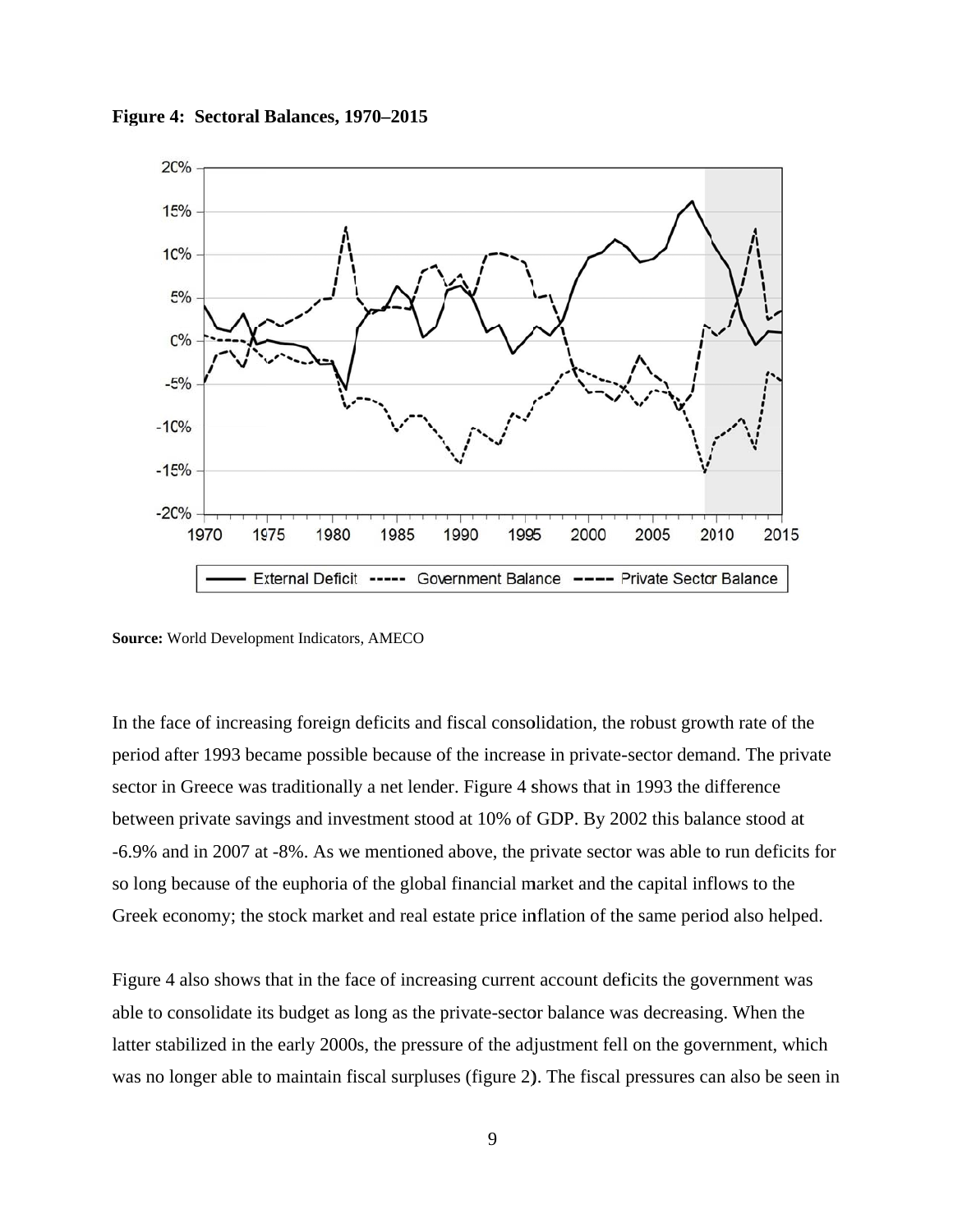the debt-to-income ratio, which after eleven years of stability increases from 95% in 2004 to 109% in 2008 (figure 1).

In 2008 and especially in 2009—under the burden of the global financial crisis and the rising private debt—when the private sector retrenched and switched from being a net borrower to being a net lender, structural foreign deficits were naturally reflected in the government balance. The 15% of government deficit in 2009 was the mirror image of the current account deficit a year earlier. From this point of view, the crisis in Greece, which was initiated by this increase in the fiscal deficit—and more generally the crisis in the southern Eurozone periphery—is a current account crisis. The fiscal problems are merely a reflection of the root cause. This is important looking into the experience of the crisis and the future challenges of Greece and the eurozone.

#### **3. THE CRISIS**

If someone wants to define a date for the beginning of the Greek crisis it would be October 4, 2009, the day of that year's parliamentary elections. A few days later the newly elected government announced that the fiscal deficit for 2009 would exceed 12%—double the 6% that the previous government was projecting before the elections. Eventually the deficit ended at 15.6%. As we see in figure 1, the debt-to-GDP ratio jumps by almost 20 percentage points that year to 127%, the combined result of the deficit and the negative growth rate (-4.3% in 2009).

The announcement was followed by a series of rating downgrades of Greek treasury bonds and a steep increase in their yields by almost 600 basis points by the end of April 2010, effectively excluding Greece from access to the financial markets. In the face of a rollover of a significant part of the debt in May of 2010, a three-year rescue package was agreed to on May 2, 2010 between the Greek government and the "troika," the tripartite body of international lenders consisting of the European Commission, the ECB, and the International Monetary Fund (IMF).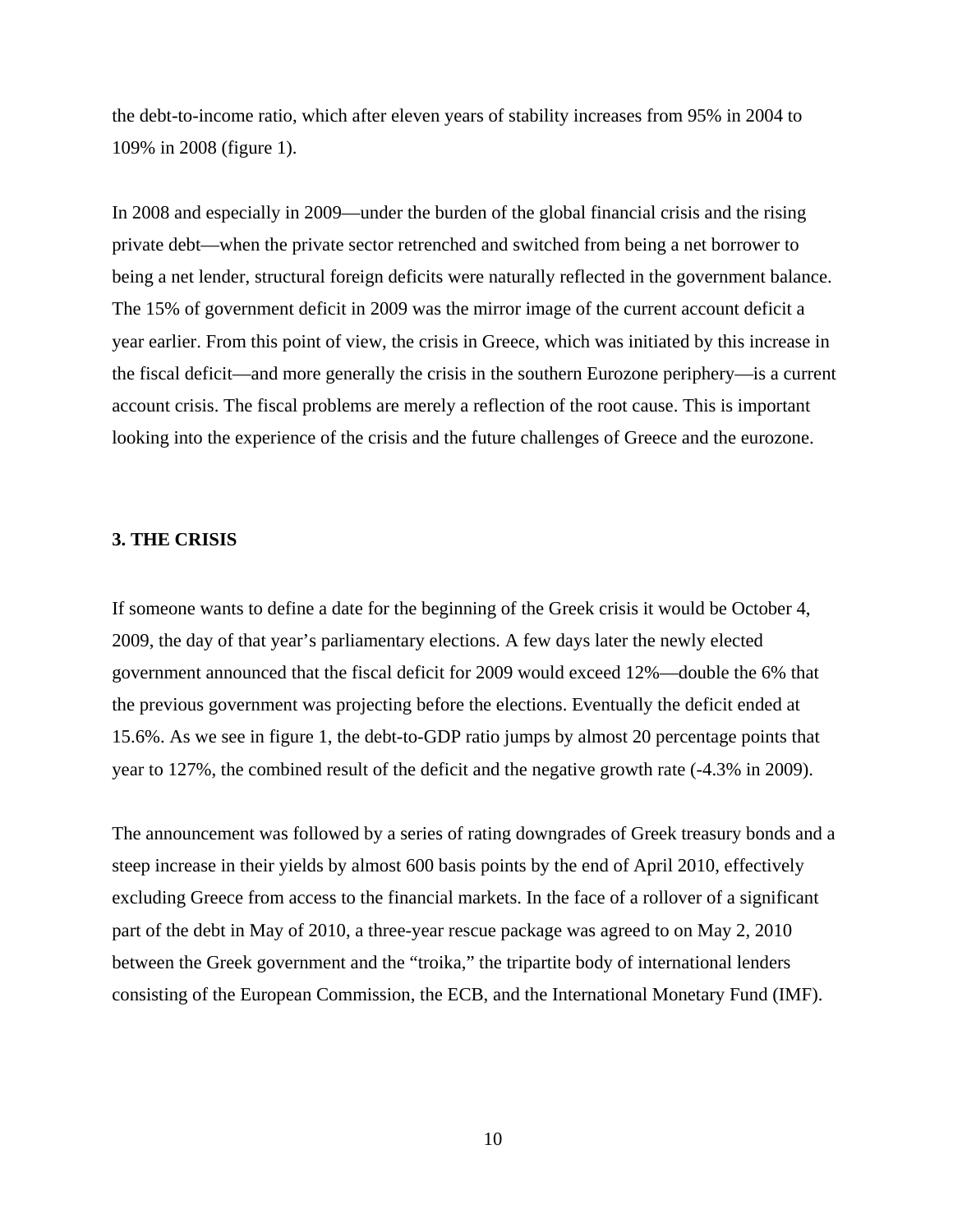The assistance was conditional on a strict fiscal adjustment. According to the official IMF *Staff Report on Request for Stand-By Arrangement,* the primary fiscal balance was projected to increase from -8.6% in 2009 to 3.1% in 2013 for an almost 12% fiscal consolidation.<sup>2</sup> At the same time, Greece would have to implement a series of "structural reforms." As a result, the troika projected a shallow recession and a return to positive growth rates in 2012, driven by investment and net exports. Fiscal consolidation, together with a return to growth, would stabilize and eventually decrease the debt-to-GDP ratio. These projections were in line with the theory of expansionary austerity.<sup>3</sup>

For better or worse, the predictions of the troika and of the proponents of expansionary austerity were not fulfilled. The first phase of the program saw a significant decrease in the deficit; however, the fiscal consolidation and the "structural reforms" did not manage to boost investment or net exports and output collapsed. The collapse in output created further financing needs for the government and implementation of further measures of austerity that led, in their turn, to a deeper recession. The result, as figure 1 shows, was a rapid increase in the debt-to-GDP ratio from 127% in 2009 to 172% in 2011. The economy spiraled down in a modern debtdeflation trap *à la Greca*.

The increase in the debt-to-GDP ratio led to the realization that the Greek debt is not sustainable. The negotiations that started in the summer of 2011 led to a restructuring of the debt in 2012, hence the temporary decrease shown in figure 1. However, it was "too little, too late."<sup>4</sup> The cautious restructuring and the insistence on the same austerity policies led—not surprisingly—to the same results: deeper recession, the need for more fiscal austerity, and eventually the increase in the debt-to-GDP ratio, which, as figure 1 shows, reached 195% in 2015 with a further upward trend. Financing this increasingly heavy debt burden required two additional memoranda, one signed in March 2012 and another one in August 2015.

 $^2$  E<sub>or</sub> +  $F^2$  For the projections of the first Stand-By Agreement see IMF (2010).

<sup>&</sup>lt;sup>3</sup> The proponents of expansionary austerity are Alesina and Ardagna (1998), Alesina et al. (2012), Ardagna (2004), and Giavazzi and Pagano (1990).

<sup>&</sup>lt;sup>4</sup> For a discussion of the debt restructuring of 2012, see Zettelmeyer et al. (2013) and Xafa (2014).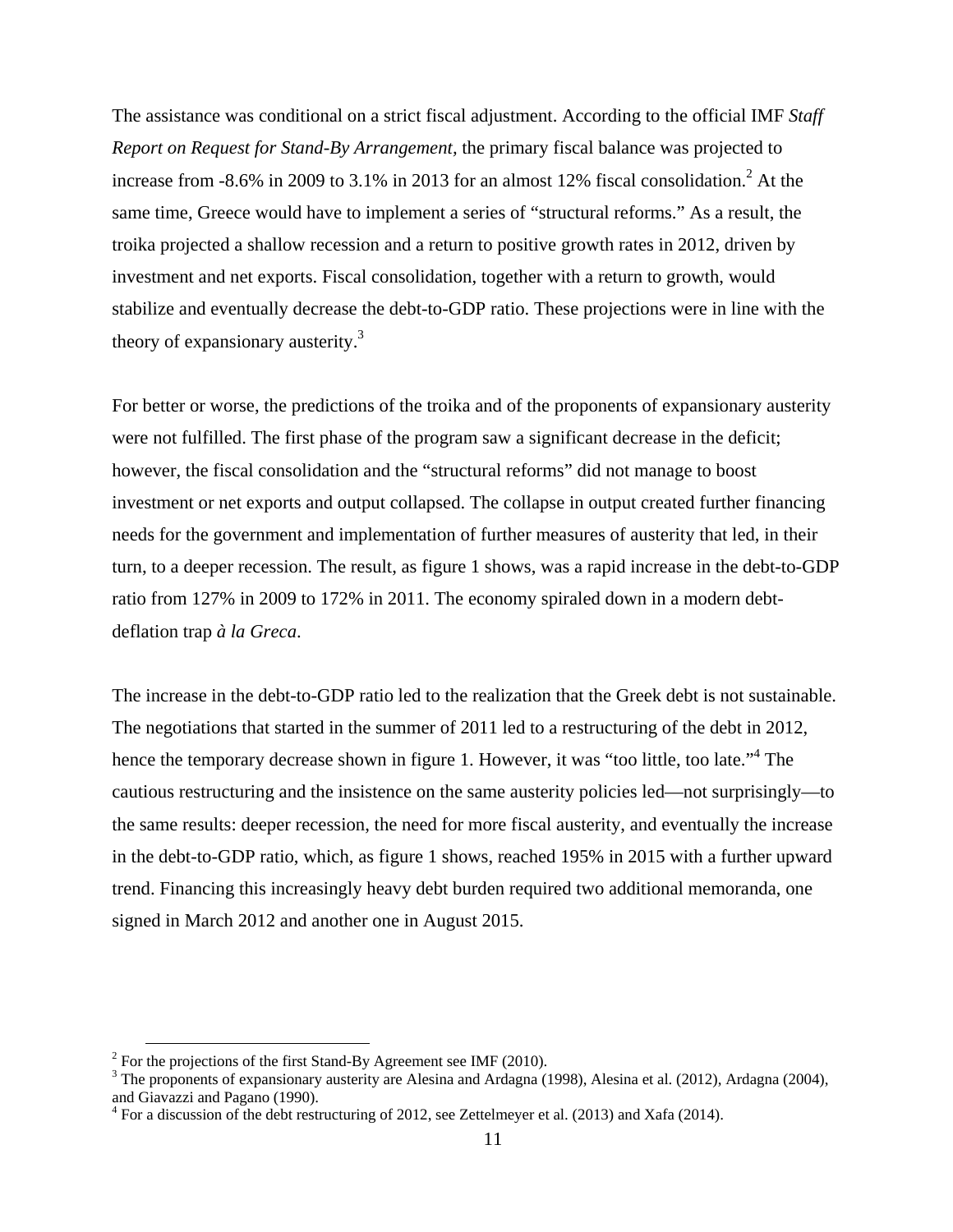A quick account of the crisis shows that between 2008 and 2016, the Greek economy lost 30% of her real output and around one million jobs (in a labor force of 4.8 million in 2008). At a political level there were four different governments and four general elections over a period of five years (the tenure of the government according to the constitution is four years), accompanied by the rise into prominence of a neo-Nazi party, whose electoral influence rose from 0.3% in 2007 to 7% in 2015.

#### **4. THE BAILOUT FUNDS**

As we mentioned above, the adoption of austerity in Greece was encapsulated in three agreements detailing adjustment programs, which were signed between the Greek government and its foreign creditors. These three programs provided bailout funds in exchange for draconian austerity and structural reforms.

The first adjustment program was signed in May 2010. It was designed to run until June 2013 and had a planned size of  $\epsilon$  10bn.<sup>5</sup> Out of this amount,  $\epsilon$ 80bn was provided in the form of bilateral loans from other euro-area member states under the Greek Loan Facility. The remaining €30bn was provided by the IMF under the stand-by arrangement (SBA). The first program ended prematurely in March 2012 and was replaced by a second program. Because of the premature end of the first program only  $\epsilon$ 73bn—out of the planned  $\epsilon$ 10bn—was finally disbursed: €52.9bn from the euro-area countries and €20.1bn from the IMF.

The second program was planned to run until December 2014 but was eventually extended to June 2015. The planned size of the second program was  $\bigoplus$  72.6bn: the sum of  $\bigoplus$  4.3bn from the first program,  $\in$ 130.1bn in new funds, and a separate  $\in$ 8.2bn loan from the IMF scheduled to be disbursed after 2014. The euro-area countries contributed  $\bigoplus$  20.3bn plus the  $\bigoplus$ 4.4bn of the first program that had not been disbursed, for a total of €144.7bn. The funds were provided in the form of loans from the European Financial Stability Facility (EFSF) that had been created in the

<sup>&</sup>lt;sup>5</sup> The numbers of this section were estimated by Rocholl and Stahmer (2016).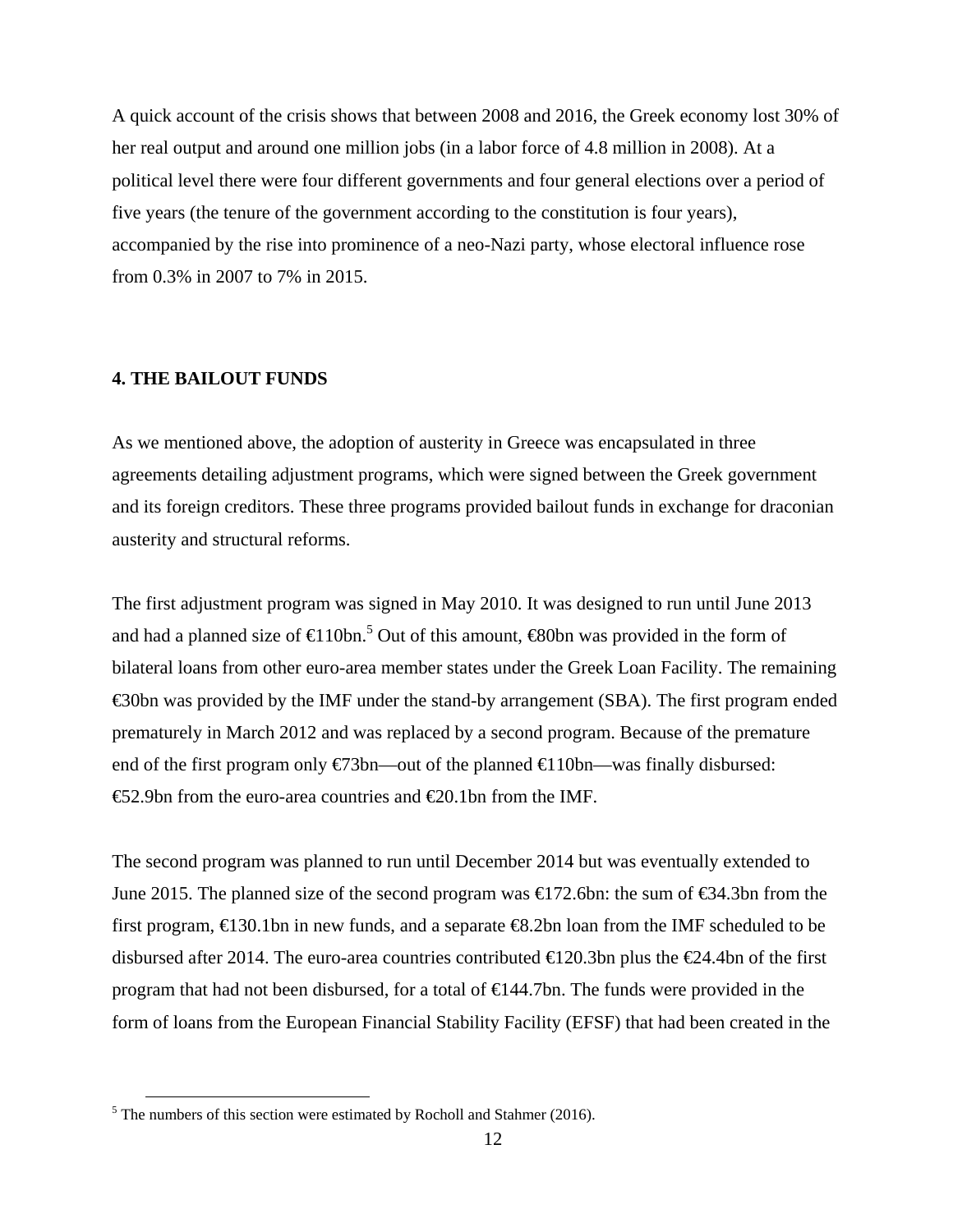meantime for that purpose.<sup>6</sup> The IMF contributed a total of  $\epsilon$ 28bn, comprised of  $\epsilon$ 9.9bn of undisbursed funds from the first program, an equal amount of new contributions, and  $\epsilon$ 8.2bn in an additional loan. These funds were distributed under the Extended Fund Facility (EFF) of the  $IMF.<sup>7</sup>$ 

Eventually,  $\bigoplus$  53.8bn was disbursed:  $\bigoplus$  41.8 billion from the euro-area countries and  $\bigoplus$  1.9 billion from the IMF. In February 2015, the Hellenic Financial Stability Fund (HFSF) repaid €10.9bn to the EFSF, bringing the net disbursed funds of the second adjustment program to  $\text{E}130.9$ bn. $^8$ 

The third adjustment program was agreed to in August 2015 and is scheduled to run until August 2018. The size of the program was originally €86 billion, provided by the European Stability Mechanism (ESM), which replaced the EFSF. As of the beginning of May 2016,  $\epsilon$ 21.4bn has been disbursed. The original amount of €86bn included €25bn to be used for the recapitalization of the banks. Eventually less than  $\bigoplus$ 0bn was used towards that purpose.

## **5. PUBLIC DEBT AND THE CRISIS**

It is beyond the scope of this paper to provide a detailed account of the crisis, but it is worth making some comments related to the political economy of public debt and its role during the crisis. First, the official justification for fiscal austerity is debt sustainability and the austerity policies are imposed in the name of debt sustainability. The economic rationale of all three adjustment programs is that—according to the theory of expansionary austerity—fiscal consolidation and structural reforms will lead to economic growth. These two factors combined will then stabilize and eventually decrease the debt-to-GDP ratio and make debt sustainable.

<sup>&</sup>lt;sup>6</sup> The EFSF was created as a temporary crisis resolution mechanism by the euro-area member states in June 2010. It provided financial assistance to Ireland, Portugal, and Greece. It was replaced by a permanent rescue mechanism, the ESM, which started its operations in October 2012.

The EFF, as opposed to the SBA, is a longer-term assistance mechanism of the IMF.

<sup>&</sup>lt;sup>8</sup> The HFSF is a private entity with the purpose of "contribut[ing] to the maintenance of the stability of the Greek banking system." It was created in July 2010 and started its operations in September 2010. It was endowed with €50bn in order to recapitalize the Greek banks. Eventually, the bank recapitalization of the period 2012–14 required €39.1bn and the remaining €10.9bn was returned to the EFSF in February 2015.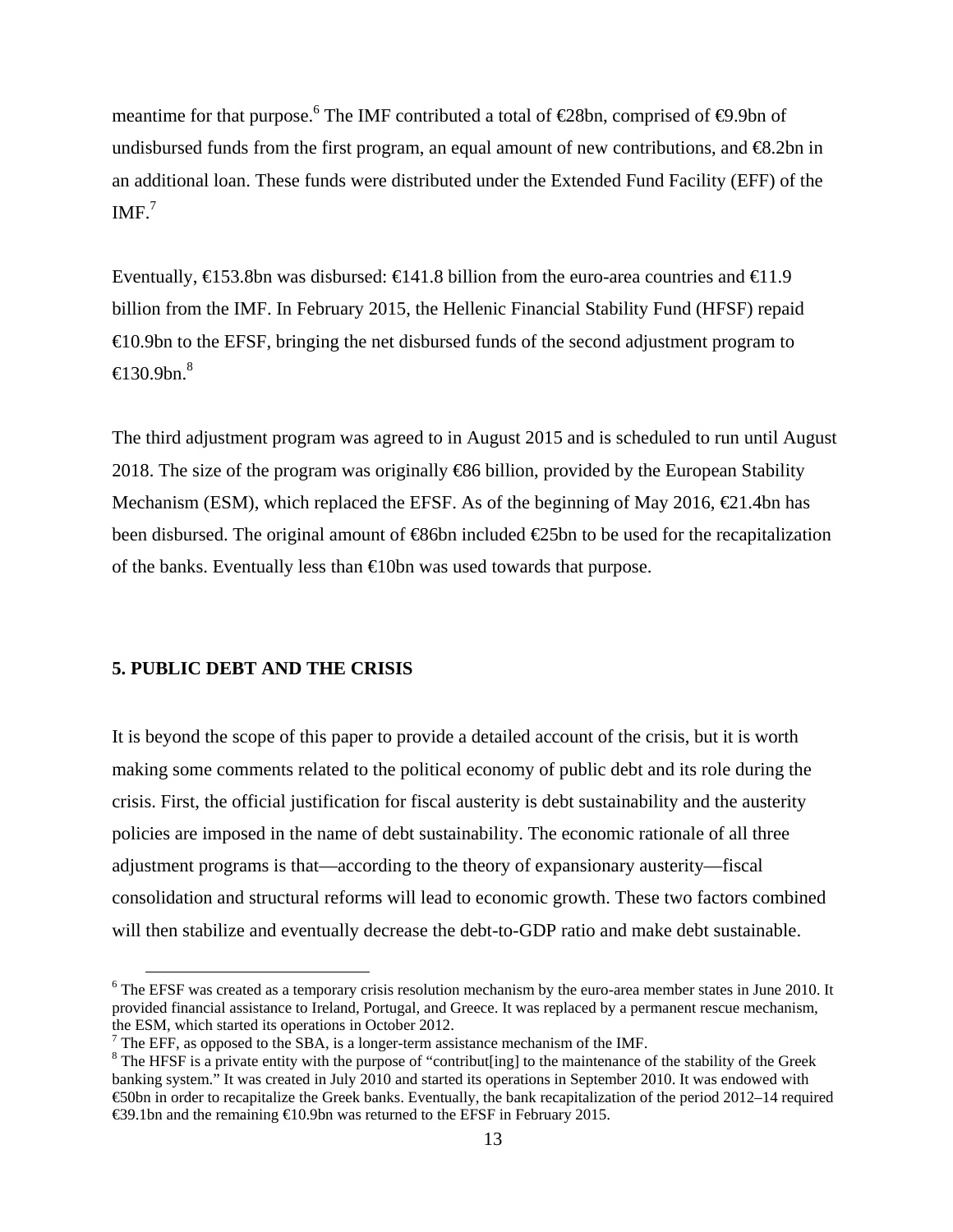Figures 1 and 3 show that this has not worked so far. The linkage between austerity and public debt means that they are two issues that should be treated simultaneously. Austerity cannot stop without a debt cancellation. <sup>9</sup> We will discuss this in more detail in the following section.

Another interesting aspect of the Greek public debt during the crisis is the evolution of its form and its holders. According to the financial accounts of the Bank of Greece, before the crisis in the second quarter of 2009, 80% of total financial liabilities were in the form of bonds (long-term debt securities); 73% of these bonds were held abroad, mainly from banks or other financial corporations. In the third quarter of 2015, bonds accounted for only 12% of the total financial liabilities of the government, with half of them held abroad. The vast majority of government liabilities are now in the form of long-term loans from the official sector abroad, which accounted for 75% of total liabilities in 2015q3. They were only 9% in 2009q2 and most probably they were not originating from the official sector. This evolution can be understood with reference to the previous section, where as it was explained the vast majority of the bailout funds to the Greek government were given in the form of loans—either bilateral loans on behalf of the European government or through the EFSF, the ESM, and the lending facilities of the IMF (the SBA and the EFF).

Moreover, the first fiscal adjustment program allowed financial corporations abroad to unload a significant part of the stock of Greek public debt they held at the beginning of the crisis. Around half of this debt was bought at the time by the Greek domestic sector, mostly banks. The effect of the subsequent 2012 debt restructuring on the balance sheets of Greek banks was higher than it would have otherwise been. In turn, that required more public borrowing for the bank recapitalization that took place in 2013 and contributed further to the increase in the public debt. In other words, to a certain extent the adjustment program of Greece bailed out the big financial institutions abroad—mainly in Europe—that held the lion's share of the debt at the beginning of the crisis. This dimension of the Greek bailout was confirmed in a recent evaluation of the Greek program by the IMF (2015). The IMF justifies its involvement in the Greek program without an

<sup>&</sup>lt;sup>9</sup><br>Austerity without debt cancellation could take place if the ECB committed to roll over the debt, but this does not seem plausible right now.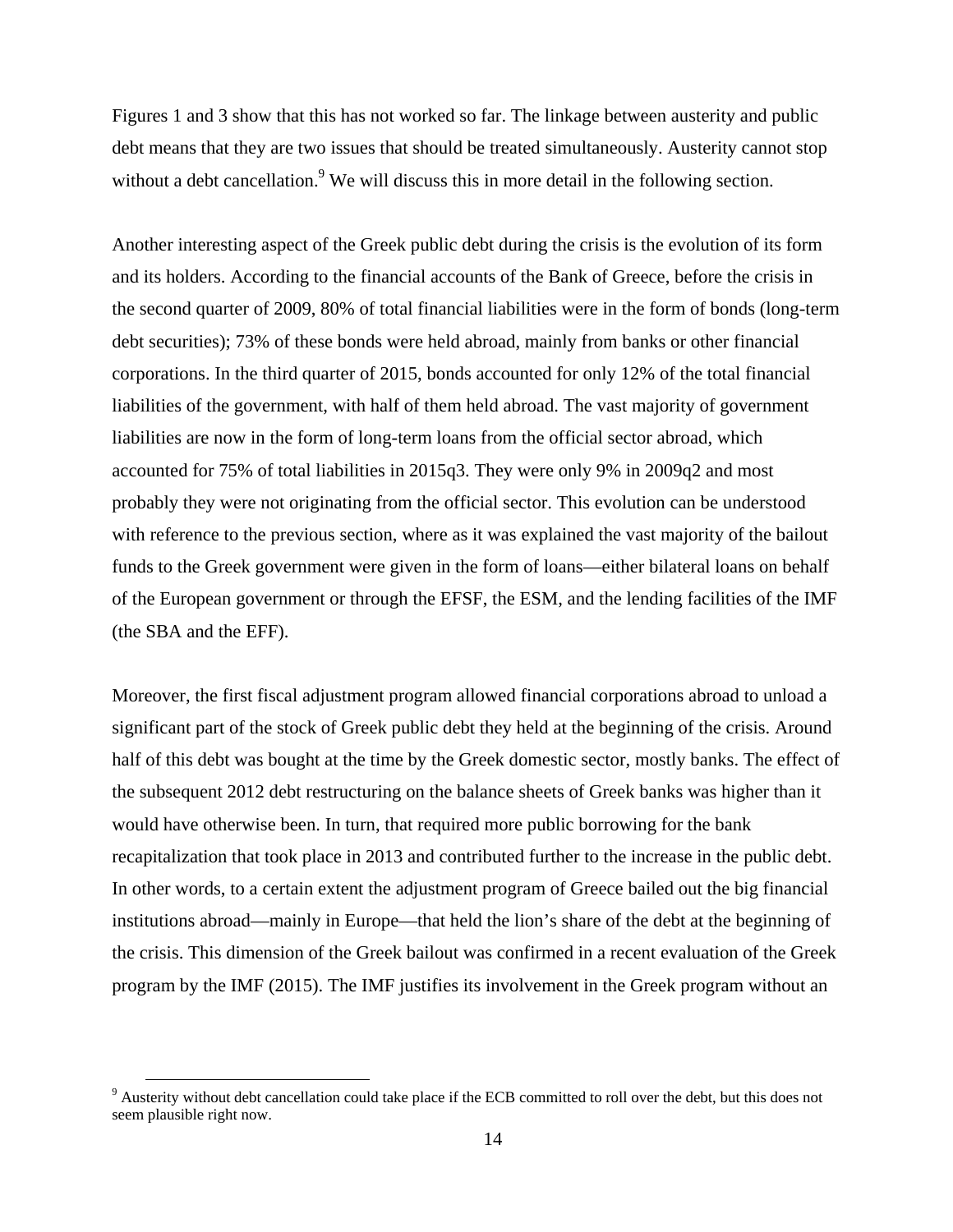upfront debt cancellation because of the "risks of systemic international spillovers" and "contagion" (p. 38). $^{10}$ 

It is also important to note that the loans to the Greek government during the crisis period have almost in their entirety flowed back to the foreign creditors of the country and have been used for the recapitalization of the banks. In the previous section we explained that the net total size of the loans to Greece from the two first adjustment programs was  $\bigoplus$ 15.9bn, with  $\bigoplus$ 83.9bn coming from European sources and the remaining €32bn from the IMF. A recent paper by Rocholl and Stahmer (2016) examines where these funds were directed. As we show in figure 5, they estimate that €86.9bn (or 40.3% of the total loans) was used for repayment of the debt, €52.3bn (or 24.2%) for interest payments,  $\text{\textsterling}37.3\text{bn}$  (or 17.3%) for the recapitalization of the Greek banks, and  $E$ 9.7bn (or 13.8%) for the private-sector involvement (PSI) sweetener when the debt was restructured in 2012. It follows that out of the total loans of  $\text{\textsterling}15.9$ bn, only  $\text{\textsterling}9.7$ bn, a mere 4.5%, was used to cover actual primary deficits (other than those related to the recapitalization of the banks). These numbers, in conjunction with the discussion in the previous paragraph, testify to the fact that the Greek adjustment programs have served as a—direct or indirect—bailout of the foreign creditors of the country (the private and the official sector) as well as the domestic banking sector.

 $^{10}$  A recent discussion of the involvement of the IMF in the first adjustment program is provided by Blustein (2015).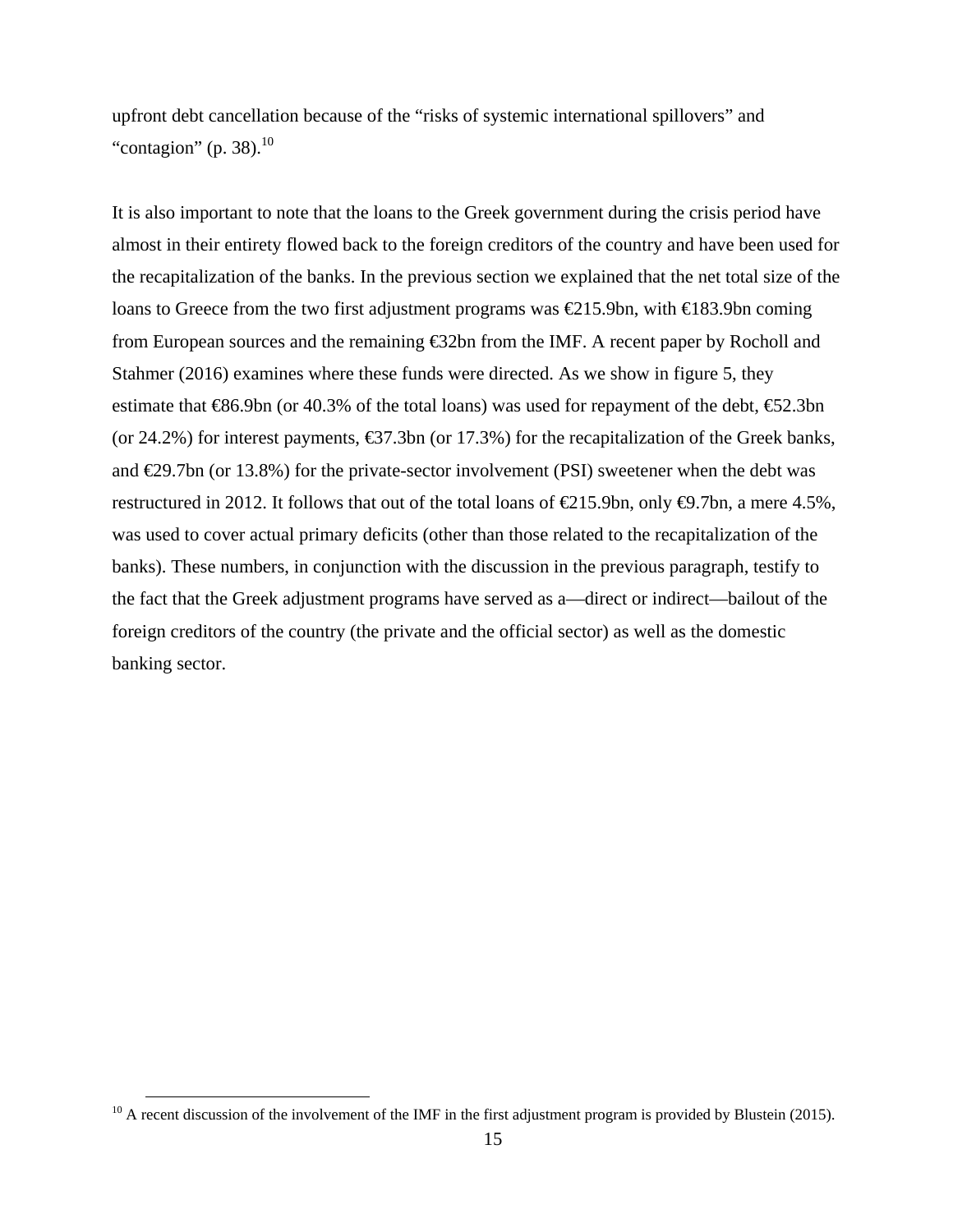

Figure 5: Where Did the Funds of the First Two Adjustment Programs Go?

Note: The net total size of the first two adjustment programs was  $\epsilon$ 215.9bn. **Source:** Rocholl and Stahmer (2016)

Another interesting dimension of the public debt is its role as the "stick" for the imposition of austerity. A very fundamental characteristic of the eurozone is that its central bank, the ECB, is supranational, so individual countries do not have control of the monetary authority. This kind of central bank independence is a very positive characteristic of the eurozone according to the neoclassical theory and it was hardwired in its structure by the Maastricht Treaty.<sup>11</sup> However, it creates various complications, two of which are relevant for our argument here. First, the ECB did not intervene in the markets to keep the bonds yields under control when the crisis started; it took three years for the ECB chair to make his famous "whatever it takes" pledge in the summer of 2012. Had the ECB intervened in the bond markets since the very beginning there would have been enough time to put together a plan that would solve the real structural issues of Greece and the eurozone without falling in the debt-deflation trap of the last six years. More generally, the member states of the eurozone find themselves at the discretion of a supranational institution, the

 $11$  For the theoretical underpinning of the benefits central bank independence, see Kydland and Prescott (1977) and Barro and Gordon (1983). The basic idea is that when the central bank is not independent it tends to create inflation without any benefits for employment, since unemployment is always at its natural rate. Therefore the central banker has to be as independent and "conservative" as possible.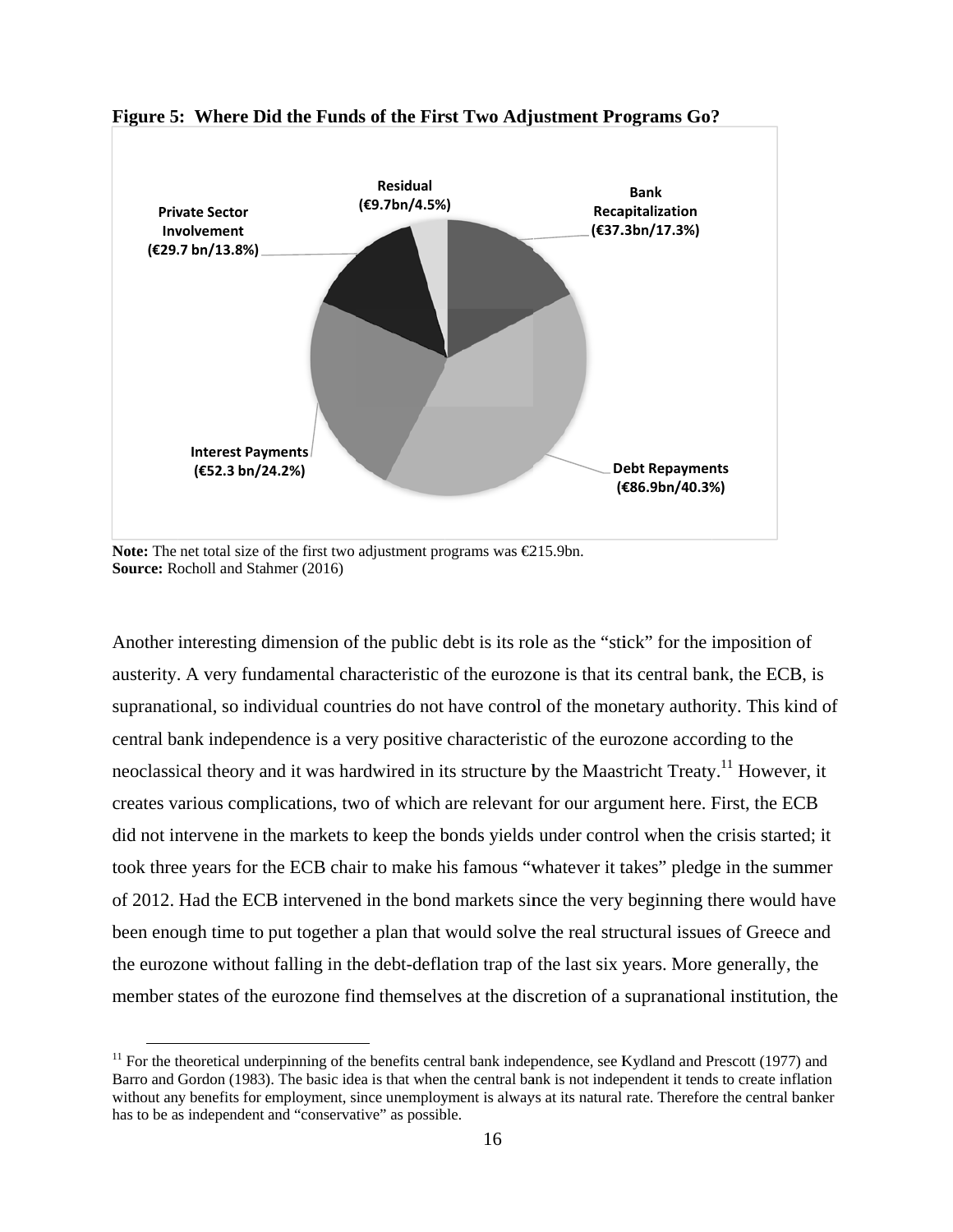ECB, over which they have very little control. The ECB then uses the public debt—or, more precisely, its power to intervene in the public debt markets—as the lever for the imposition of austerity and structural reforms.<sup>12</sup>

Related to that, the banking sector of Greece and the other eurozone countries depend especially during the crisis—on the liquidity provided by the ECB (in the same way that the banks in any country around the world depend on the liquidity of their central bank). Liquidity is provided with the use of government bonds as collateral. This is another serious policy constraint for eurozone economies that is important in understanding the crisis. Any "unilateral action" on behalf of a eurozone economy or failure to make its debt payments on time can lead to a stop to the liquidity provision and a collapse of the banking system. The experience of the Greek public sector in the first half of 2015 is telling in that respect.

Finally, during the Greek crisis of the last six years, public debt has also played the role of the "carrot." In various instances of the never-ending negotiations there has been an implicit promise on behalf of the international lenders of the country that there will be a debt cancelation. For example, during the negotiations in the summer of 2015, the European authorities (unofficially) promised a reduction of the debt after an agreement was reached. Six months later this has not happened. The carrot is still hanging there.

# **6. WHY IS A RESTRUCTURING OF GREEK DEBT NECESSARY?**

The above discussion makes clear that the reason for the need of a bold cancellation of the Greek debt is, first and foremost, the simple fact that it cannot be repaid under any plausible assumptions. As a result, the extension of the current policies that target high fiscal surpluses in the name of debt sustainability will lead to a deepening of the recession—or a prolonged period

<sup>&</sup>lt;sup>12</sup> Famously on August 5, 2011, the then-president of the ECB, Jean-Claude Trichet, sent a letter to Spanish Prime Minister José Luis Rodríguez Zapatero, where he writes that the "ECB governing council discussed the situation in Spain's government bonds markets" and sees "a need for further significant measures to improve the functioning of the labour markets." The connection of the structural reforms with the intervention of the ECB in the bond markets is very clear.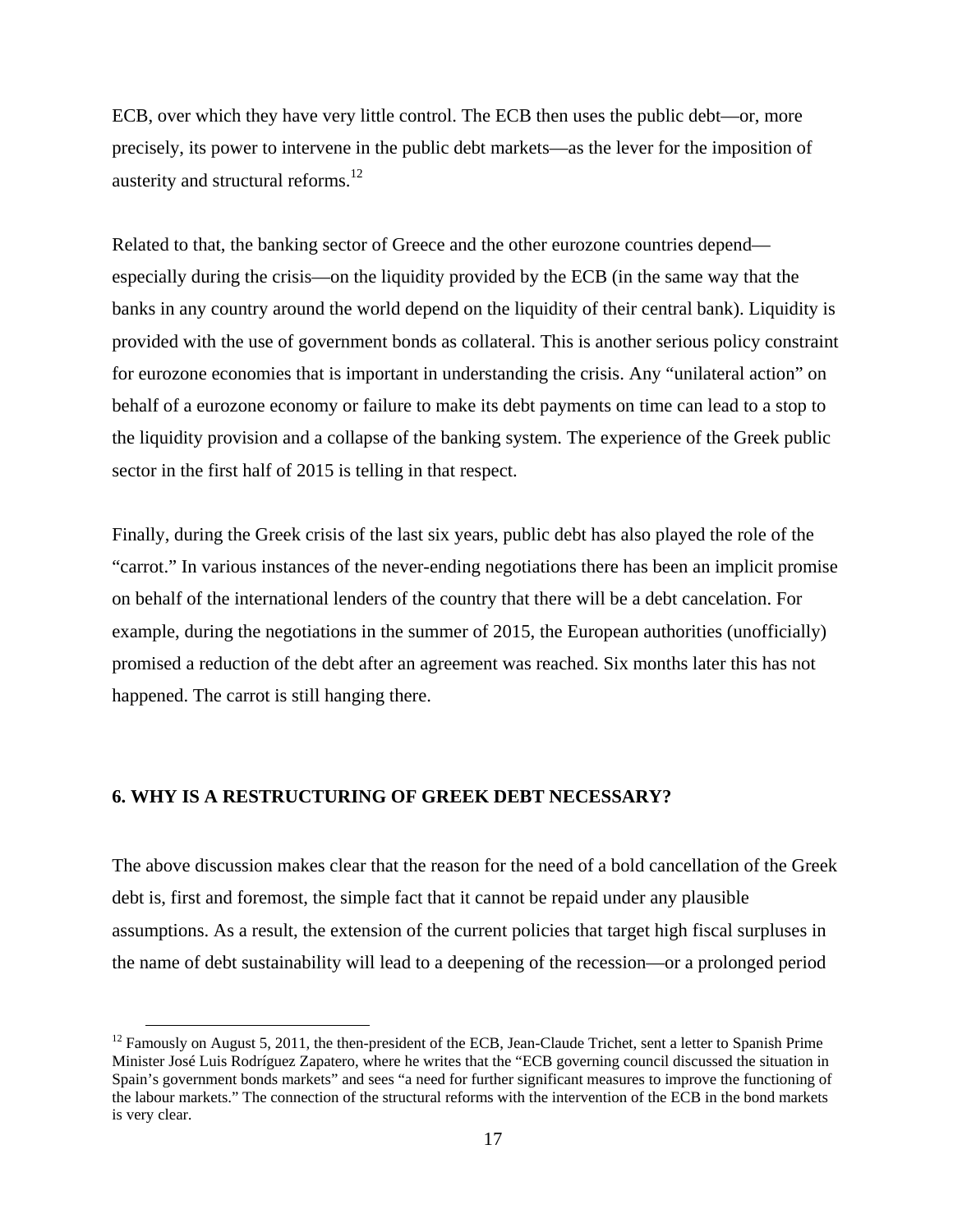of stagnation—with all the consequences that the Greek economy and society has experienced all these years.

Moreover, because the unsustainability of the debt is obvious to everyone except for the official sector of the eurozone, the debt overhang creates uncertainty that prohibits a recovery in investment activity on behalf of the private sector. Finally, precious resources that could be used to put an end to the depression of the last five years and lead to a recovery are sacrificed for the servicing of this clearly unsustainable stock of debt.

We saw that since the beginning of the crisis Greece's international lenders argued that the public-debt-to-GDP ratio could be sustained through a combination of consecutive years of public surpluses together with a very strong positive reaction in the foreign sector and investment that would lead to a high growth rate. Despite reality having disproved this approach, its tenets survive to this day. For example, the latest review of the Greek program in the summer of 2014—four years after the first adjustment program was agreed to—forecasted:

- A primary surplus of 3% of GDP in 2015 and then more than 4% between 2016 and 2022;
- A net export surplus of 2.1% of GDP in 2015 that will increase over time and converge to 4.1% of GDP by 2022;
- A strong rebound in investment—the forecast is a growth rate of real fixed capital formation of 9.7% in 2015, 13.7% in 2016, 11% in 2017, and more than 7% in the following two years.

As a result of the last two, and despite the high fiscal surpluses, the economy was projected to achieve a very robust growth rate: 2.9% in 2015, around 3.5% in the following four years, and would then converge to 2% by  $2022<sup>13</sup>$ 

 $13$  For the last review of the second adjustment program, see IMF (2014). Since the summer of 2014 no review of the Greek program has been made because of the failure to conclude a review in the fall of 2014, the elections of January 2015, the six months of negotiations, and eventually the agreement for a third program in August 2015. The first review of this third program started in January 2016 but, as of February, no one knows how long it will take.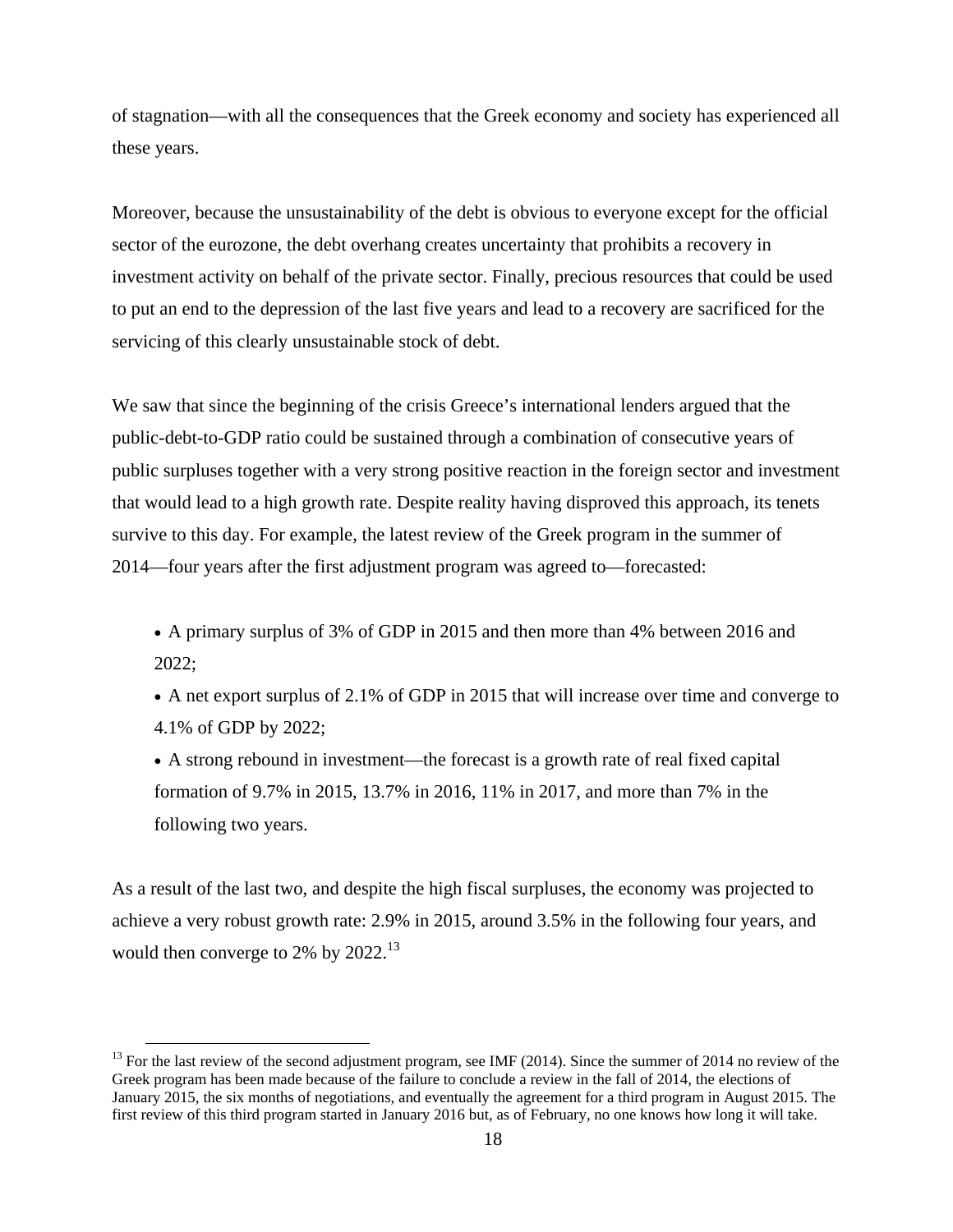The combined effect of these processes would be a decrease in the debt-to-GDP ratio of the Greek economy, since the numerator of this fraction will decrease and the denominator will increase rapidly. According to this projection, the ratio would have fallen below 120% by 2022.

These numbers from the summer 2014, like those of May 2010, were consistent from an accounting point of view. However, it was impossible that they would materialize and could be characterized—in the best case—as wishful thinking, as most of the forecasts of the troika have been thus far. There is no historical precedent of such a miraculous expansion of an economy in the face of public surpluses of more than 4% of GDP. Not surprisingly the projections were once again falsified and this, as before, was attributed to the "weakening commitment to reforms" on behalf of the Greek government.

The third adjustment program, which was signed in the summer of 2015, moves along the same lines.<sup>14</sup> It projects—again—fiscal consolidation (a fiscal surplus target of 3.5% by 2018) combined with structural policies to "enhance competitiveness and growth." For the same reasons as in the recent past, these targets are unlikely to materialize. Given the recent performance of the Greek economy and the conditions of the European and global economy it is also hard to see where the rebound in investment and net exports will come from. The continuation of the current policies with the sole goal of fiscal surpluses will lead—in the bestcase scenario—to a stagnation of the Greek economy, with high unemployment rates and further increases in the debt-to-GDP ratio.15

It is worth mentioning that the international lenders of the country are now more cautious regarding debt sustainability. The debt sustainability analysis of European institutions that accompanied the third memorandum shows that under no scenario will the debt-to-GDP ratio fall to the desired 120% by 2020. However, there is no mention of debt cancellation. On the other hand, the IMF has been more vocal lately in its support for debt relief (which will accompany the structural reforms).

 $14$  The various documents related to the third adjustment program can be found here:

http://ec.europa.eu/economy\_finance/assistance\_eu\_ms/greek\_loan\_facility/index\_en.htm

<sup>&</sup>lt;sup>15</sup> Our recent projections for the Greek economy are summarized in our latest *Strategic Analysis* (Papadimitriou, Nikiforos, and Zezza 2016). We have repeatedly stressed the implausibility of the projections of the troika in various recent analyses of the Greek economy, e.g. Papadimitriou, Nikiforos, and Zezza (2013, 2014a,b,c, 2015).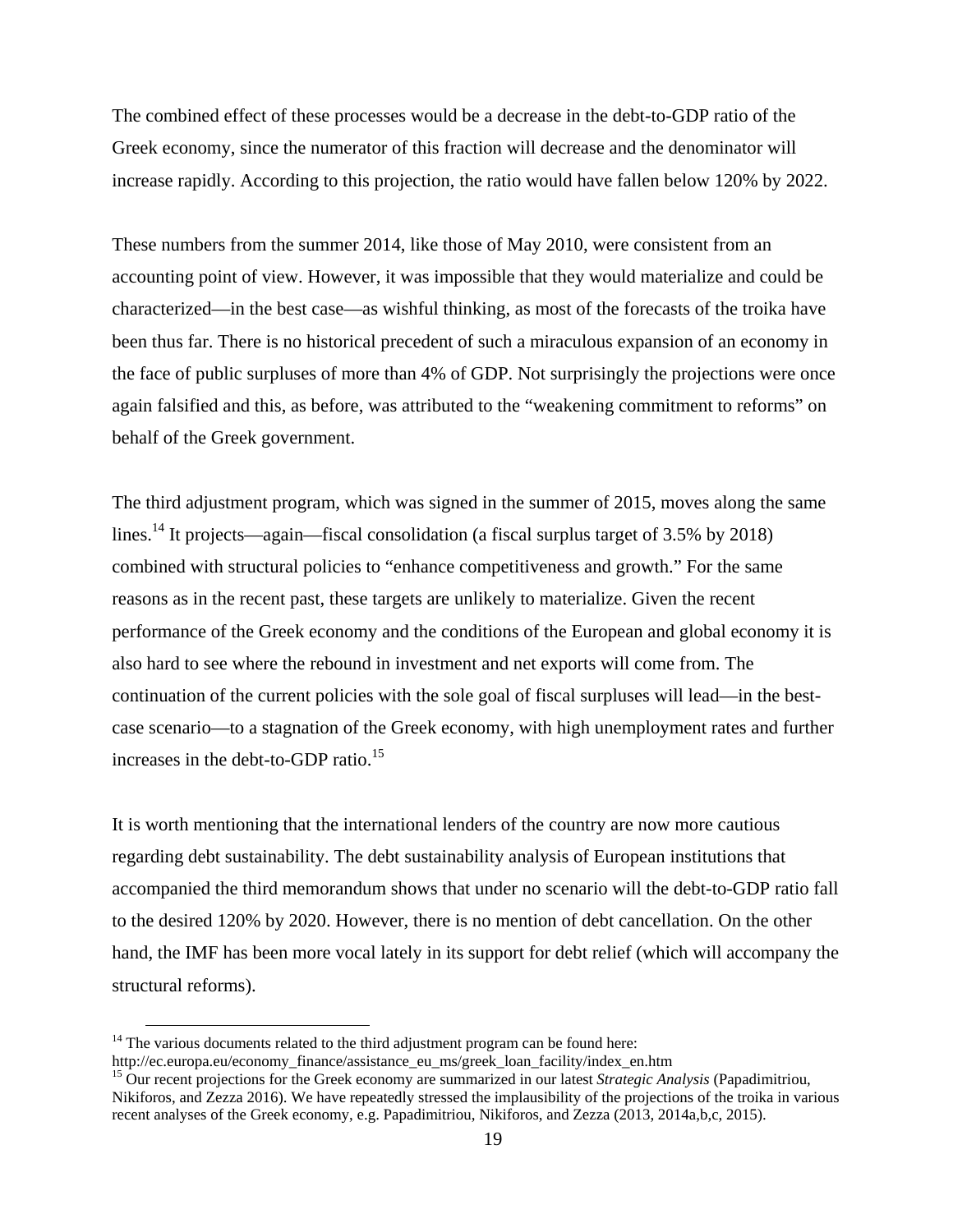It is also important to note that although these facts have been swept under the carpet by the eurozone officials (and until recently by the IMF), they are very well-known to the markets and the private sector in general. As a result, the debt overhang stands as a modern "Sword of Damocles" above the Greek economy that creates uncertainty and prevents any serious investment activity.

Finally, as we can see in figure 2, although the interest on the Greek debt has been significantly lowered in the recent period, the income payments of the Greek government to the holders of its debt absorb a significant amount of resources. We have demonstrated in several policy reports that these resources could have beneficial results if they were channeled towards public investment programs.

#### **7. SOME OTHER DIMENSIONS OF THE PROBLEM**

The need for the restructuring of Greek debt is usually opposed on moral(istic) grounds. The usual argument of the advocates of austerity goes as follows: The accumulated debt is part of past excesses of the Greek government and the Greek people, the corruption of the Greek political system, the dysfunctional public sector, and the high rate of tax evasion. Thus the Greeks have to endure a prolonged period of austerity and pay for it.

This argument certainly has some merit. It is true that there is a corruption and tax evasion problem in Greece. It is also true that the public sector is dysfunctional and that Greek governments at certain points in the past have been imprudent and spent excessively.

However, the issue at hand is much more complicated than this. First, as we mentioned above, and the experience of the last six years has proven, the full repayment of the Greek debt is not pragmatic. The debt cannot be repaid under any plausible circumstances, and the longer we ignore this reality, the worse it will be for the Greek economy and for the European economy as a whole.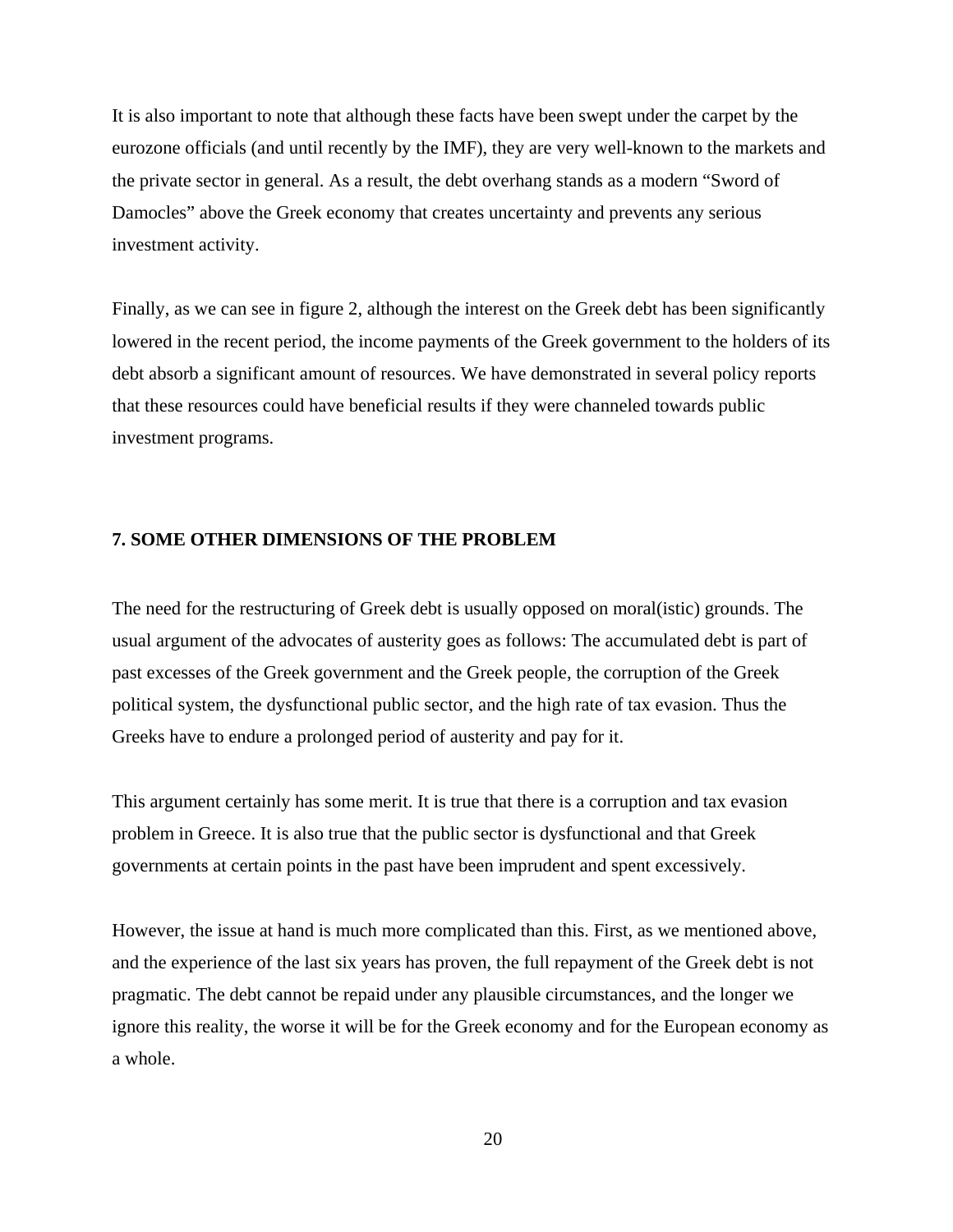Second, as we explained in section 2, the Greek fiscal problem is to a large extent the result of the structural problems of the eurozone. The policies that were put into place after the signing of the Maastricht Treaty in 1992 and the adoption of the euro in 2001 exerted a large negative impact on the foreign sector of the Greek economy and led to a gradual increase in the current account deficit. The fiscal deficits of this period reflect the worsening of Greece's external position as the government attempted to stabilize the economy. In turn, these deficits could be ignored for such a long period of time—close to 15 years—only because of the euphoria in global financial markets during the same period. It is not coincidental that the debt crisis in Greece and throughout Europe erupted after the global financial crisis of 2008.

Related to the structural deficiencies of the eurozone, the Greek crisis has been exacerbated because the public debt is *de facto* denominated in a foreign currency—that is, as a member of the monetary union, Greece no longer has a central bank that can act as lender of last resort. If this were not the case, the country would not have found itself in such a dire situation. Even now, should the ECB guarantee the rollover of the existing debt, Greece would only have to worry about the sustainability of its current account.

Third, from a moral standpoint, the cost of default has to be shared between the creditor and the debtor. The existence of a positive real interest rate for borrowing—at least to a certain extent is supposed to represent the existence of a risk of default. For that reason, because the risk of default differs among countries, the interest rate also varies. During the current crisis, in the case of Greece and elsewhere, the creditors have been exempted from any responsibility for their lending behavior before the crisis began, and after which they were generously bailed out. Instead, the burden has fallen unilaterally on the shoulders of the debtors. This is clearly a biased interpretation of morality.

Fourth, even if Greece could repay its debt and there were no structural imbalances in the eurozone, would the sacrifice be justified on purely moral grounds? The Greek economy has already experienced the largest peacetime decrease in GDP of any developed country in modern history. Is this sacrifice, and the further sacrifices that the adjustment programs require, morally justified?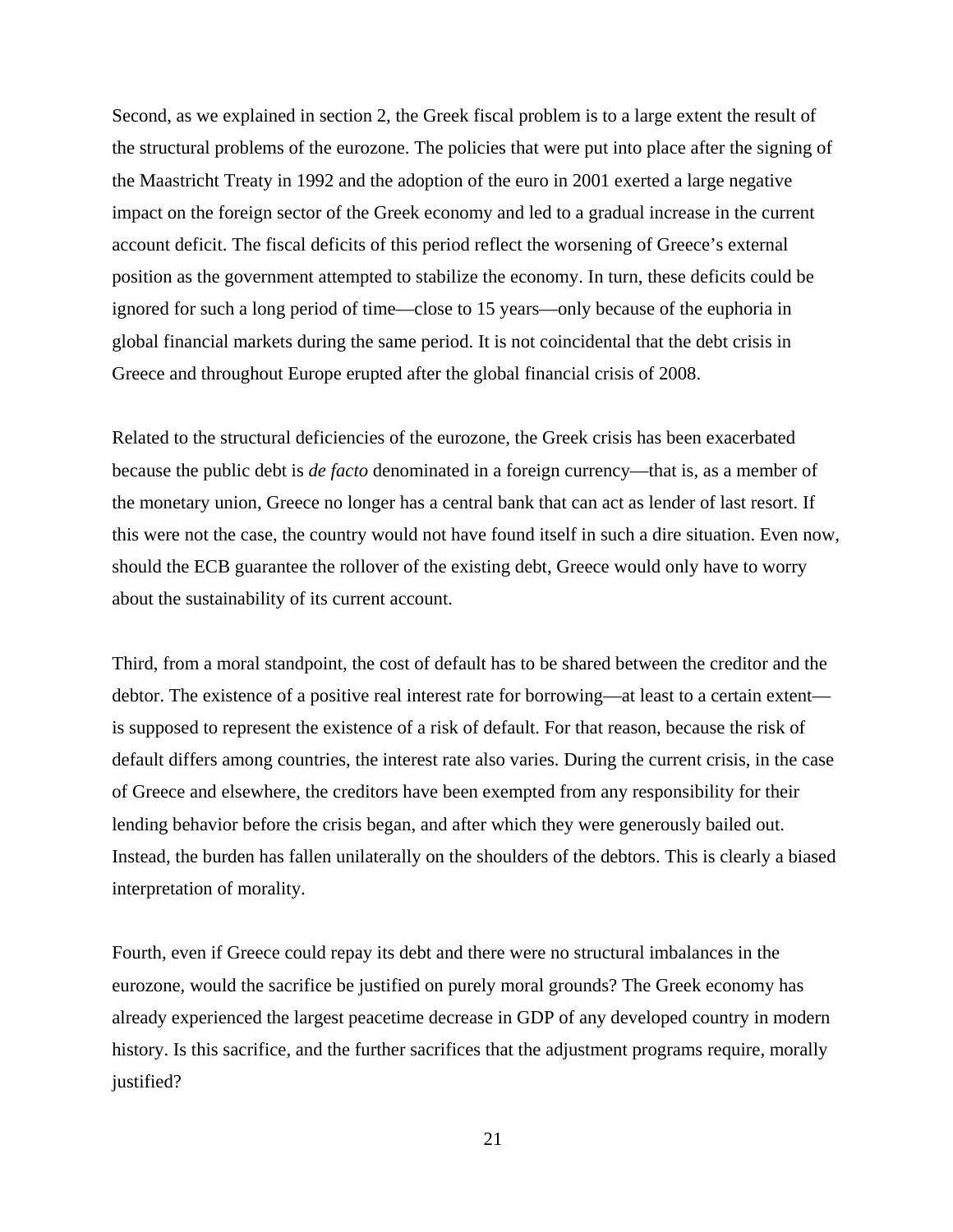John Maynard Keynes provides an interesting answer to this question in *The Economic Consequences of the Peace*. As is well known, in 1919 Keynes was a member of the British delegation at the Versailles conference, which produced the eponymous treaty that officially ended the war between the Allied powers and Germany and defined the reparations that Germany had to pay.<sup>16</sup> Keynes attacked what he called the "Carthaginian peace" of the treaty. The main body of his argument is pragmatic in nature: he argued that the reparations numbers generally exceeded Germany's capacity to pay. As a result, and similar to the Greek situation today, the provisions of the treaty would not only lead to the destruction of the German economy, but they would also be in vain.

Keynes goes one step further and asks: even if Germany could pay the reparations, would the consequences of the peace be justifiable on moral grounds? His answer is a resounding no:

> The policy of reducing Germany to servitude for a generation, of degrading the lives of millions of human beings, and of depriving a whole nation of happiness *should be abhorrent and detestable,—abhorrent and detestable, even if it were possible, even if it enriched ourselves, even if it did not sow the decay of the whole civilized life of Europe*. Some preach it in the name of Justice. In the great events of man's history, in the unwinding of the complex fates of nations Justice is not so simple. And if it were, nations are not authorized, by religion or by natural morals, to visit on the children of their enemies the misdoings of parents or of rulers. (Keynes 1919 [2013]: 142; emphasis added)

Note how Keynes turns the whole morality (or justice) argument on its head. According to the winners of the war, it was just and moral that Germany should pay reparations. This is what the loser in a war was supposed to do. However, according to Keynes, "Justice is not so simple," and "degrading the lives of millions of human beings, and . . . depriving a whole nation of happiness" is neither moral nor just. It is also significant that he put forward this argument shortly after the most deadly war in the history of his country.

Finally, in a similar vein, Keynes warns that the stubborn insistence on demanding reparations that could never be repaid would lead to a serious economic crisis that, in turn, could have serious political repercussions for Germany and the rest of Europe:

<sup>&</sup>lt;sup>16</sup> The exact schedule of the payments of the reparations was defined in a conference in London two years later.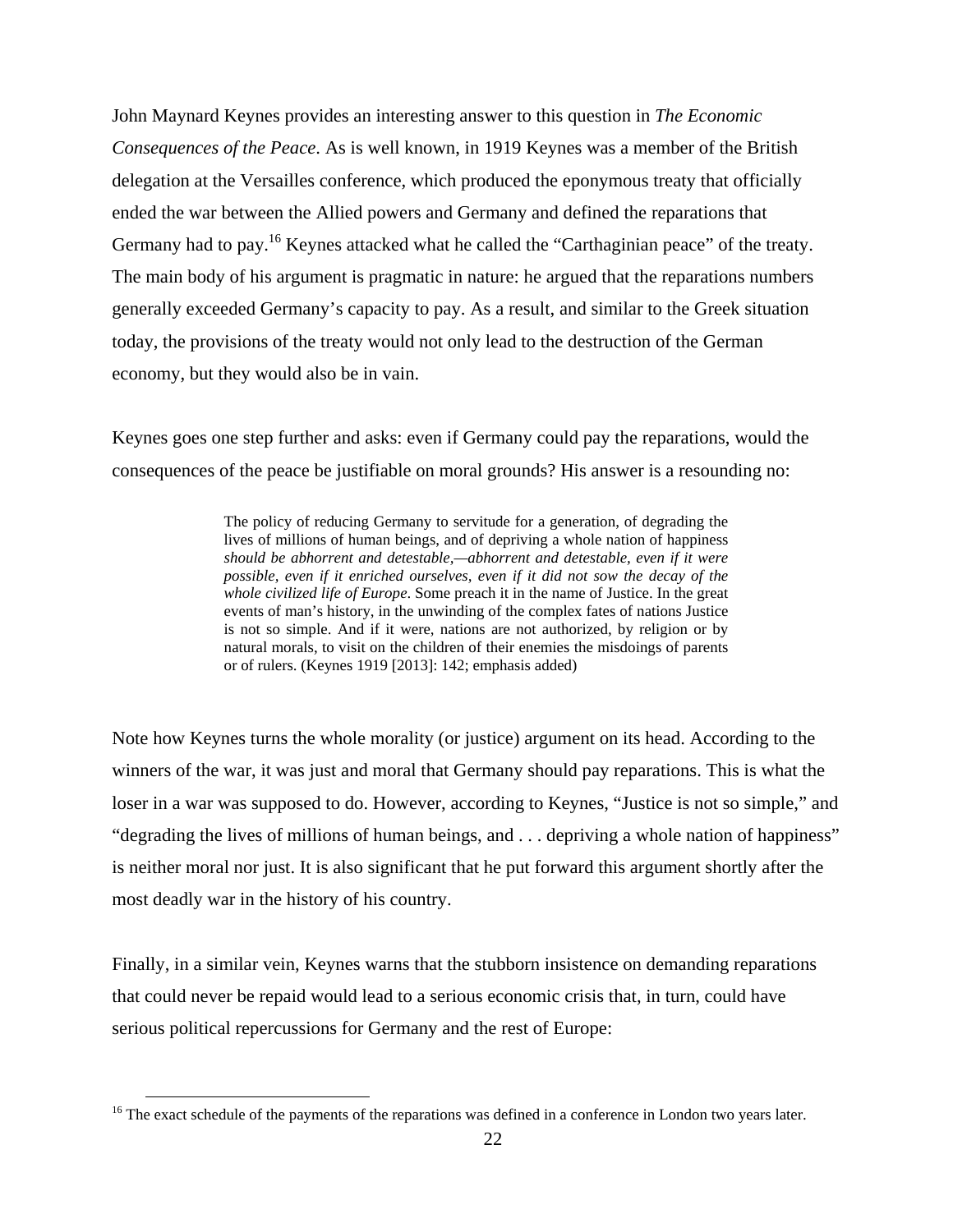Men will not always die quietly. For starvation, which brings to some lethargy and a helpless despair, drives other temperaments to the nervous instability of hysteria and to a mad despair. And these in their distress may overturn the remnants of organization, and submerge civilization itself in their attempts to satisfy desperately the overwhelming needs of the individual. This is the danger against which all our resources and courage and idealism must now co-operate. (Keynes 1919 [2013]: 144)

Unfortunately, history confirmed Keynes's predictions. The economic strain exerted by the reparations demands—and, more generally, the Allies' treatment of Germany immediately after the war and into the next decade—was one of the main factors in the Nazi party's rise to power in the late 1920s, setting the stage for a World War II.

Keynes's arguments are of obvious relevance to the Greek problem today. The depth of the crisis that the Greek economy has been subjected to in the cause of debt repayment is not justifiable from a moral point of view, even if it could eventually lead to a lower debt-to-GDP ratio. Most important, the political repercussions of the crisis have already been severe for Greece, with the rise to prominence of a neo-Nazi party, whose influence is bound to increase if the current situation continues.

From a historical perspective, it is both interesting and ironic that Germany today finds itself on the other end of the argument. Like England, France, and the United States in 1919, it is Germany that now stands as the modern guardian of "justice" and "morality."

## **8. THE RESTRUCTURING OF GERMAN PUBLIC DEBT POST-WWII**

Another irony of history is that Germany, which staunchly opposes any effort to restructure the Greek public debt, was the beneficiary of the largest debt restructuring deal in history in the aftermath of World War II. This debt cancellation was one of the main factors that ushered in the "German economic miracle" of the postwar period.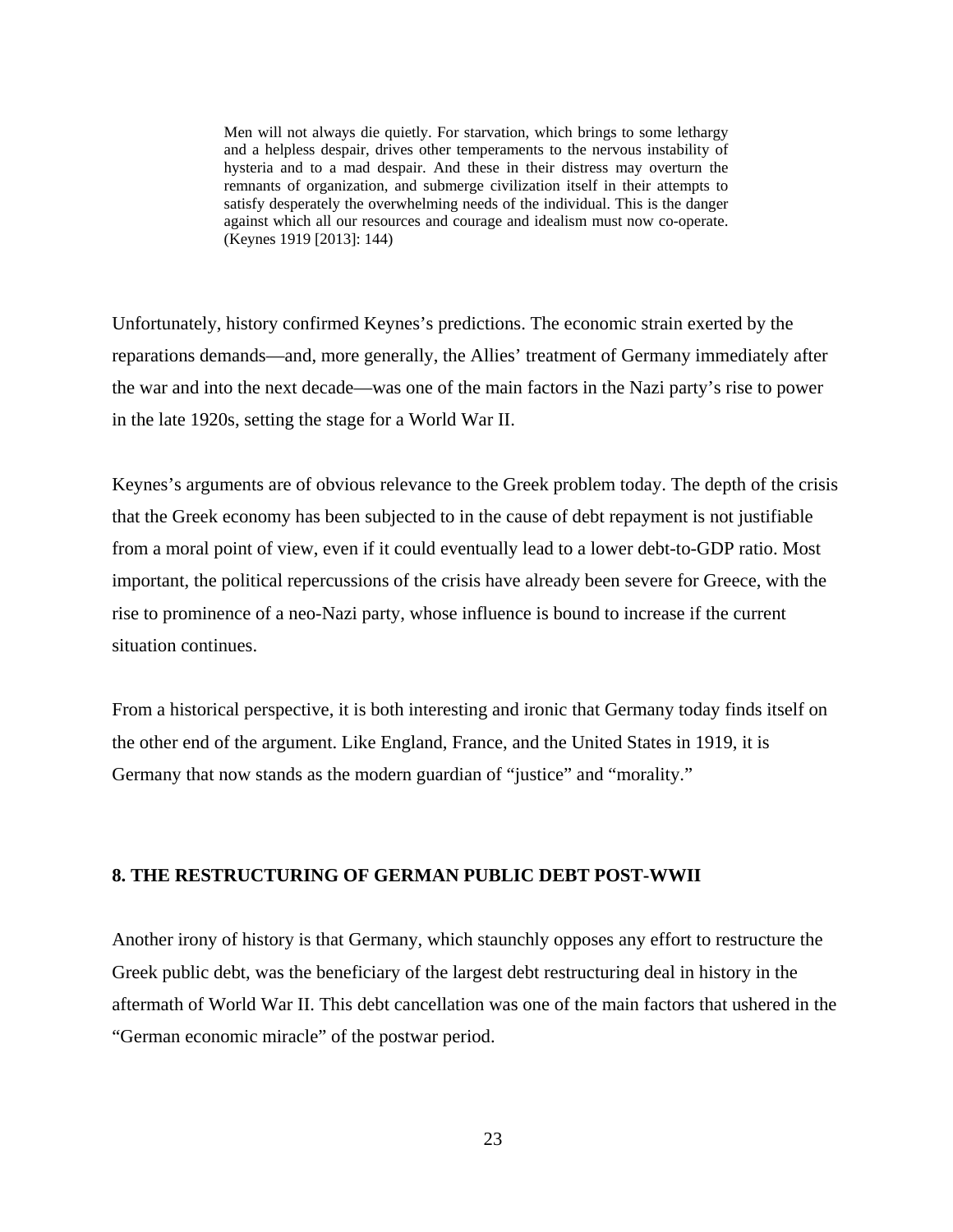Germany came out of the war with a massive amount of debt, both external and domestic. The external debt can be decomposed into three main parts:

- 1) Prewar debt of around DM13.5bn that was related to reparations following World War I. This debt had not been serviced since 1933, and the figure does not include the interest foregone;
- 2) Post–World War II debt related to reconstruction loans received mainly through the Marshall Plan, amounting to DM16.2bn; and
- 3) External debt accumulated during World War II, in the range of DM85bn to DM90bn (Ritschl 2012a).

These numbers *do not include* any reparations related to World War II, which were never calculated or paid.

To get an idea of the order of magnitude, German GDP in 1938 was around 100bn reichsmarks, while the GDP of West Germany in 1950 was at most DM100bn.<sup>17</sup> Thus, the external debt amounted to roughly 120% of German GDP.

The London Debt Agreement of 1953 restructured Germany's prewar and postwar debt—items (1) and (2) above.<sup>18</sup> As a result,

- a) The prewar and postwar debts of Germany were reduced to almost half, from DM29.7bn to DM14.3bn;
- b) No interest was charged for the period after 1933 when the debt had not been serviced and the repayment interest rate for the debt of DM14.3bn that remained after the agreement was significantly reduced; and

<sup>&</sup>lt;sup>17</sup> The deutsche mark (DM) was introduced as part of a general currency reform in 1948, replacing the German reichsmark. Under the reform, all nominal assets were converted at a ratio of 10:1. For example, an asset with a nominal value of 10 reichsmarks was exchanged for a nominal asset worth one DM. Claims against the state, which were completely wiped out, were an important exception to this conversion. To avoid the collapse of the banking system, banks were given claims against the state that covered the discrepancy between the assets and liabilities that resulted from the reform. Finally, recurring payments (wages, rents, pensions, etc.) were converted at a 1:1 rate. Details of the currency reform are provided in Deutsche Bundesbank (2002) and Lutz (1949).

<sup>&</sup>lt;sup>18</sup> For more details on the London Conference of 1953, see Guinnane (2004) and Kaiser (2003).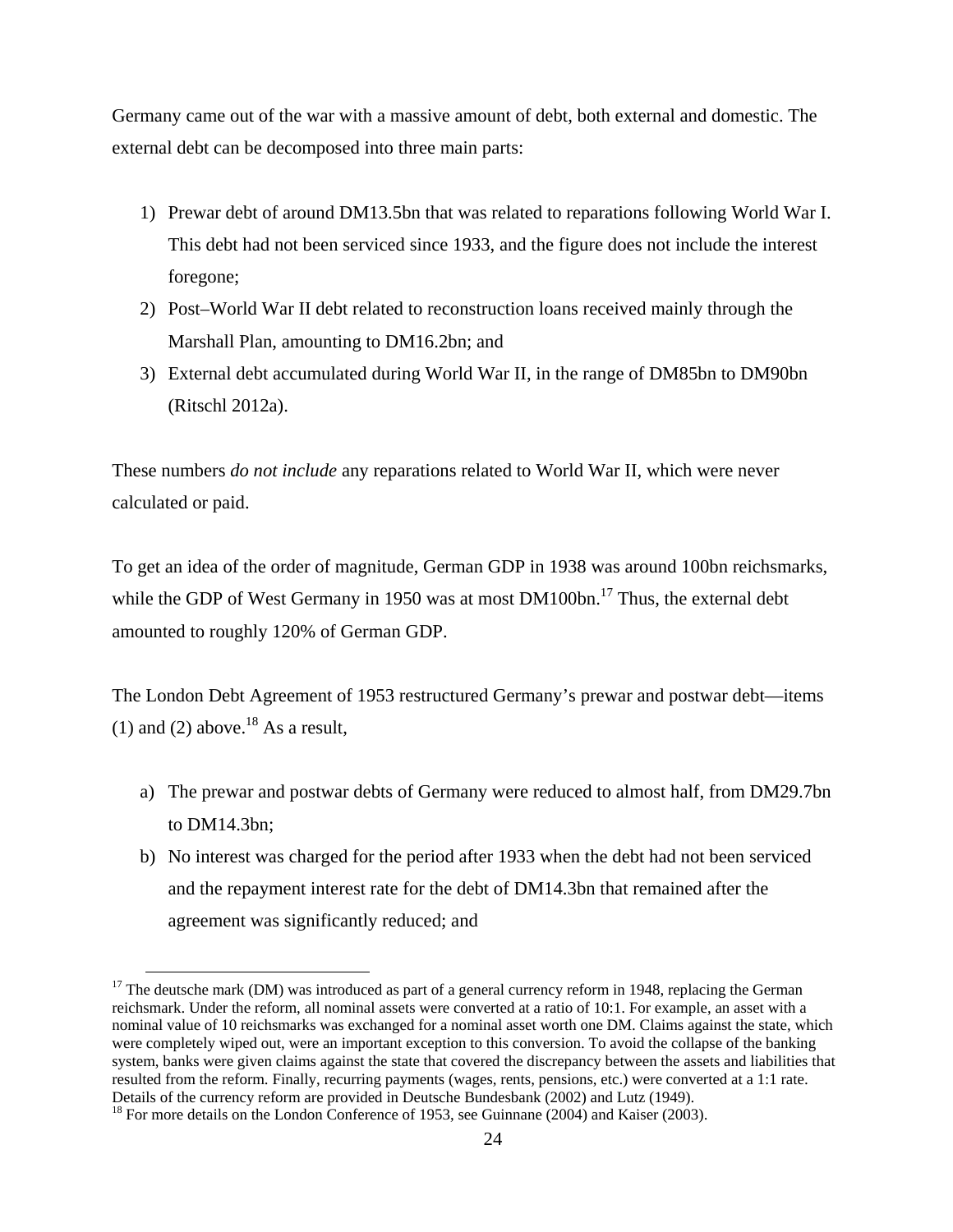c) A five-year grace period (1953–58) was given to Germany during which only interest payments were due. During this period Germany had to pay an annual interest of DM567mn. In the period after 1958, Germany had to make annual payments of DM765mn.

Finally, the external debt that was accumulated during the war—let alone any reparations—was never repaid.

Unlike what is widely supported in the public discourse, the above numbers show that the provisions of the London Agreement were only the tip of the iceberg in the cancellation of Germany's total external debt at that time.

These figures do not include the benefit from the interest forgone. At a rate of 3%, around DM3bn in annual income transfers to foreign countries was avoided. This is a very significant amount given that West German exports totaled no more than DM8bn in 1950. For Germany to find DM3bn without a contraction of its GDP and imports would have required a 40% increase in exports.19

Germany also had public debt, which amounted to roughly 379bn reichsmarks in 1944. This amount includes the 8bn reichsmarks in external debt accumulated during World War II, included in (3) above. This public debt was restructured through a currency reform in 1948 that introduced the deutsche mark in the western occupation zones (see footnote 13). Germany's domestic public debt, which amounted to approximately 370bn reichsmarks in 1944—total public debt of 379bn minus the 8bn included as part of the external debt—was reduced to only DM18bn as a result of the reform (Ritschl 2012b).

The sum total of the above is staggering: DM350bn in domestic debt (due to the currency reform of 1948), plus DM15bn in debt reduction after the London Agreement of 1953, plus DM90bn wartime debt that was never repaid sums to DM455bn—more than four times German GDP in

 $19$  These calculations are provided by Ritschl (2012b).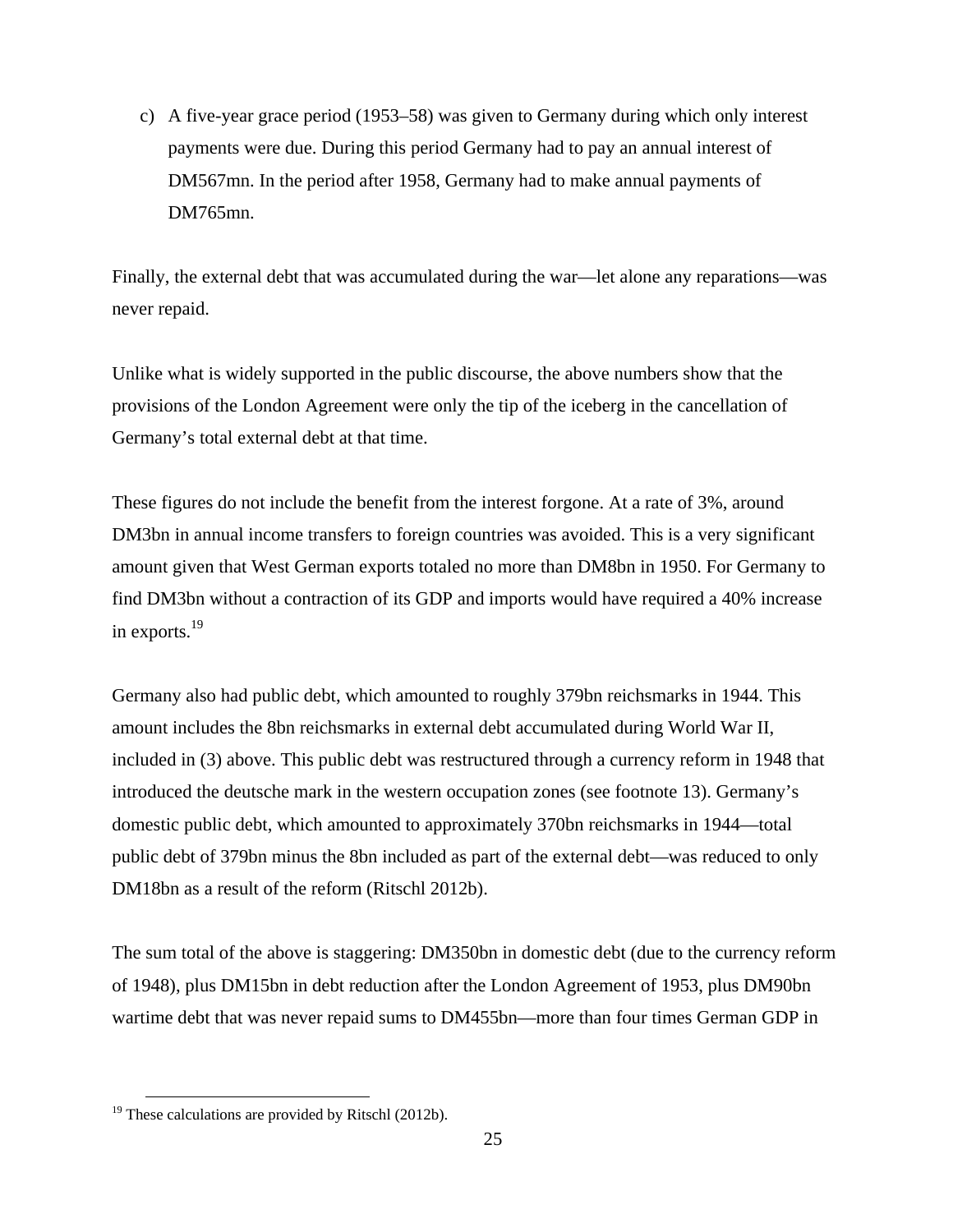1938 or West German GDP in 1950.<sup>20</sup> Again, these figures do not include any kind of war reparations or interest foregone.

Most importantly, restructuring of the German debt took place as part of a wider economic plan for the reconstruction of Europe, which entailed the establishment of several institutions that promoted cooperation among European countries. The Organisation of European Economic Cooperation, or OEEC (precursor to the Organisation for Economic Co-operation and Development or OECD), is a significant example of this kind of institution. The OEEC was the venue for the European Payments Union, established in 1950, which allowed for the immediate rebooting of trade among the European economies without current account convertibility.<sup>21</sup>

Moreover, there was an implicit agreement that Germany would be allowed to repay its remaining debt through an expansion of its exports. It was understood that Germany could be the only economy in Europe that could be a major capital exporter to the rest of the continent. As a result, the German economy was reoriented toward export-led growth.<sup>22</sup> In this sense, the postwar German economic miracle and the robust development of the rest of the European economies was not the result of abstract market forces. Instead, they were based on very specific and detailed planning.

### **9. CONCLUSIONS: LESSONS FOR THE PRESENT AND THE FUTURE**

Based on the previous discussion we can make some brief points about the Greek public debt problem, as well as the Greek and the European crisis.

First, Greece needs a cancellation or significant write-down of its public debt. The insistence on full repayment of its debt is not justified on either pragmatic or moral grounds. Moreover, as the past has shown, these situations can have dangerous political repercussions.

 $20$  Obviously the GDP of both West and East Germany in 1950 was higher than that and most of the debt was incurred by the unified Germany of the prewar period and during the war.

<sup>&</sup>lt;sup>21</sup> For details on the European Payments Union, see Eichengreen and de Macedo (2001).

 $22$  The plan was devised mainly by the United States; see Guinnane (2004) and Berger and Ritschl (1994).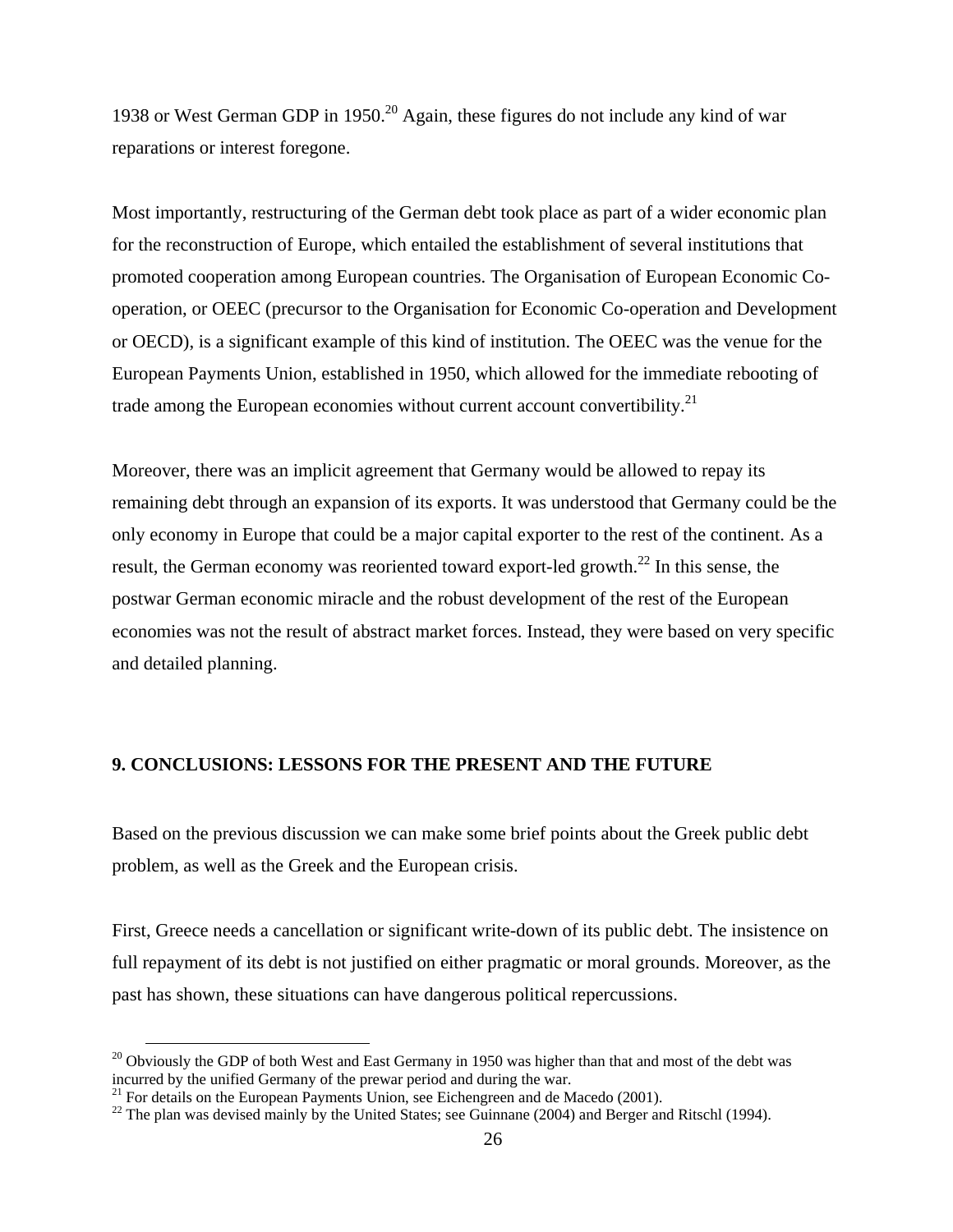Second, the cancellation of the German debt following World War II provides a template for such an arrangement. As explained above, this debt cancellation was far reaching.

Third, sovereign-debt restructuring is a necessary but definitely not sufficient condition for the solution to the crisis in Greece and the rest of Europe. Another necessary condition is that the restructuring is accompanied by a relaxation of austerity.

Finally, and related to that, the post–World War II developments point to another necessary condition for the solution of the crisis in Greece and the rest of Europe. As happened in the early postwar period, the restructuring needs to be part of a wider plan to deal with the malaise of the Greek economy and, most important, with the structural problems of the eurozone as a whole. Solving these problems looks to be much more challenging than dealing with the issue of Greece's sovereign debt.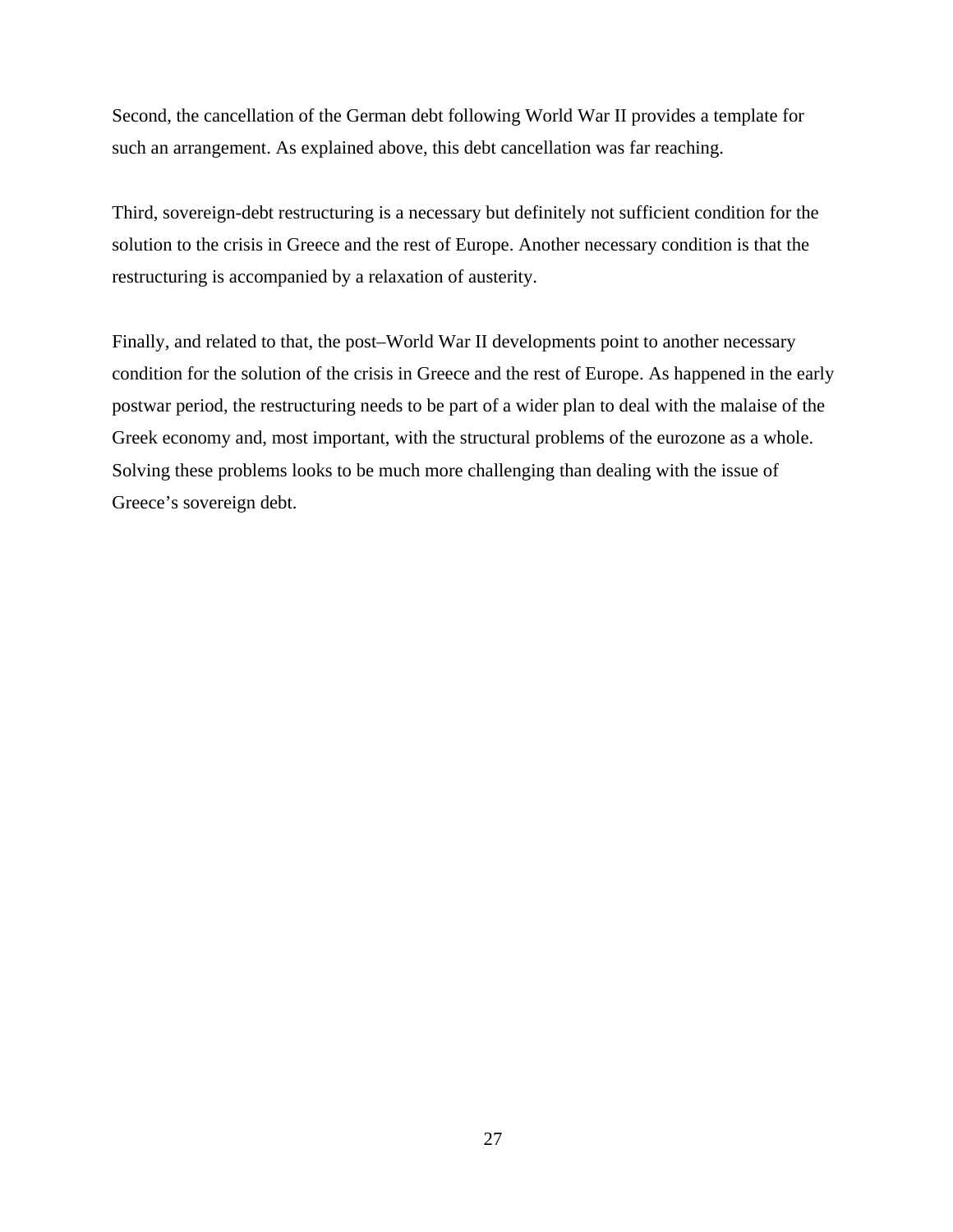#### **REFERENCES**

- Alesina, A., C. Favero, and F. Giavazzi. 2012. "The Output Effect of Fiscal Consolidation." NBER Working Paper 18336. Washington, DC: National Bureau of Economic Research.
- Alesina, A., and S. Ardagna. 1998. "Tales of Fiscal Adjustment." *Economic Policy* 13(27): 487– 545.
- Ardagna, S. 2004. "Fiscal Stabilizations: When Do They Work and Why." *European Economic Review* 48(5): 1047–74.
- Berger, H., and A. Ritschl. 1995. "Germany and the Political Economy of the Marshall Plan, 1947–52: A Re-Revisionist View." In B. Eichengreen (ed.) *Europe's Post-War Recovery.* Cambridge: Cambridge University Press.
- Deutsche Bundesbank. 2002. "Circulation of the Deutsche Mark—from Currency Reform to European Monetary Union." *Monthly Report* 54(3): 19–34.
- Barro, R. J., and D. B. Gordon. 1983. "A Positive Theory of Monetary Policy in a Natural Rate Model." *Journal of Political Economy* 91(4): 589–610.
- Blustein, P. 2015. "Laid Low: The IMF, the Euro Zone and the First Rescue of Greece." CIGI Papers No 61. Ontario: Centre for International Governance Innovation.
- Eichengreen, B., and J.B. de Macedo. 2001. "The European Payments Union : History and Implications for the Evolution of the International Financial Architecture." In A. Lamfalussy, B. Snoy, and J. Wilson (eds.) *Fragility of the International Financial System: How can we prevent new crises in emerging markets.* Brussels: Presses Interuniversitaires Europeennes*.*
- Giavazzi, F., and M. Pagano. 1990. "Can Severe Fiscal Contractions Be Expansionary? Tales of Two Small European Countries." NBER Working paper 3372. Washington, DC: National Bureau of Economic Research.
- Guinnane, T. W. 2004. "Financial Vergangenheitsbewaeltigung: The 1953 London Debt Agreement." Yale University Economic Growth Center Discussion Paper No. 880. New Haven, CT: Yale University Economics Growth Center.
- International Monetary Fund (IMF). 2010. "Greece: Staff Report on Request for Stand-By Arrangement." IMF Country Report 10/110, May 5. Washington, DC: International Monetary Fund.
- ———. 2014. "Greece: Fifth Review under the Extended Arrangement under the Extended Fund Facility." Country Report No. 14/151, June 10. Washington, DC: International Monetary Fund.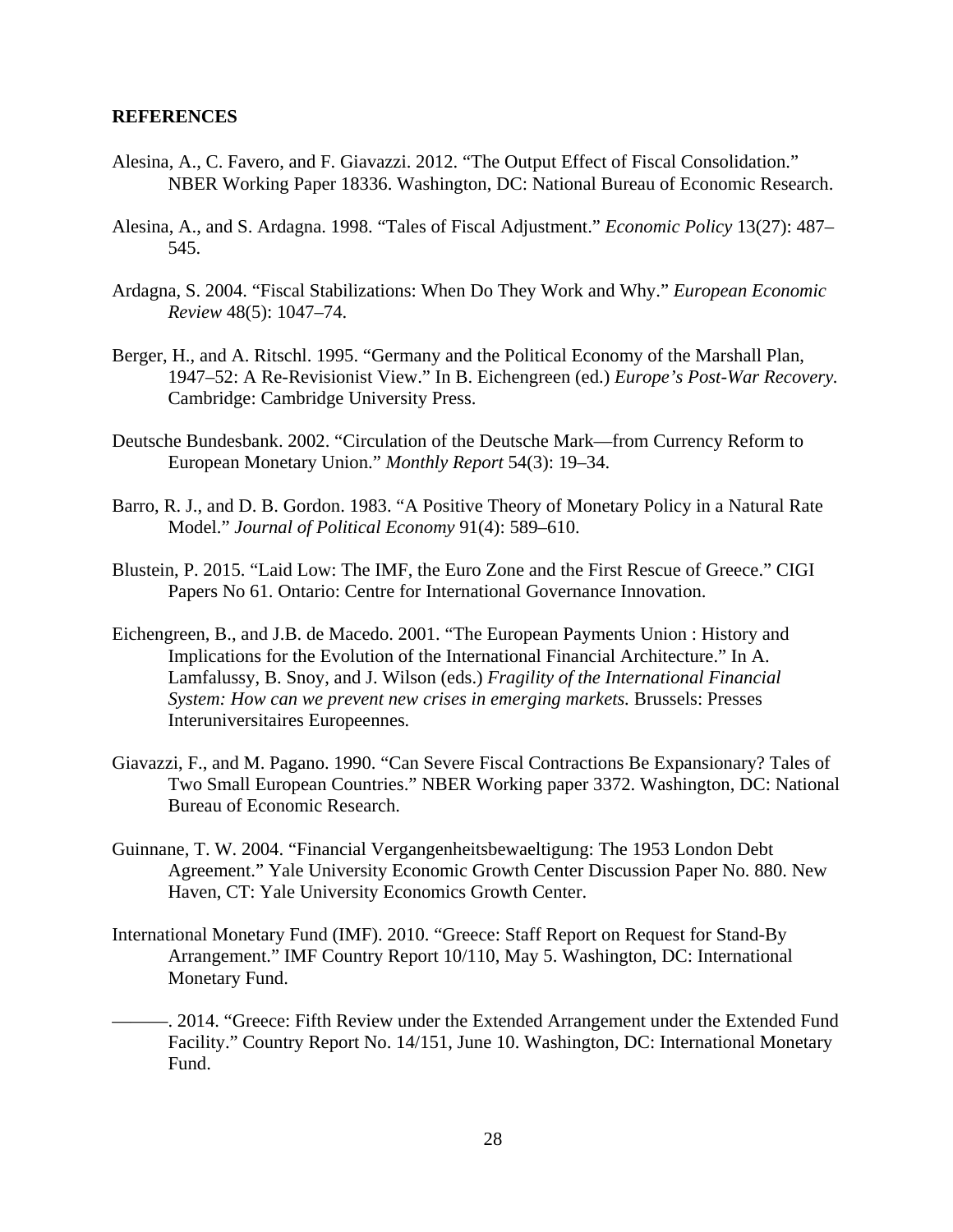———. 2015. "Crisis Program Review." November 9. Washington, DC: International Monetary Fund.

- Kaiser, J. 2003. "One Made it Out of the Debt Trap: Lessons from the London Debt Agreement of 1953 for Current Debt Crises." International Policy Analysis. Bonn and Berlin: Friedrich-Ebert-Stiftung.
- Keynes, J. M. 1919 (2014). "The economic consequences of the peace." In *The Collected writing of John Maynard Keynes, Volume II.* Cambridge: Cambridge University Press.
- ———. 1929. "The German transfer problem." *The Economic Journal* 39(155): 388–408.
- Kydland, F. E., and E. C. Prescott. 1977. "Rules Rather than Discretion: The Inconsistency of Optimal Plans." *Journal of Political Economy* 85(3): 473–92.
- Lutz, F. A. 1949. "The German Currency Reform and the Revival of the German Economy." *Economica* 16(62): 122–42.
- Nikiforos, M., L. Carvalho, and C. Scroder. 2015. "Twin deficits in Greece: In search of causality." *Journal of Post Keynesian Economics* 38(2): 302–30.
- Papadimitriou, D. B., M. Nikiforos, and G. Zezza. 2013. "The Greek Economic Crisis and the Experience of Austerity." Strategic Analysis. Annandale-on-Hudson, NY: Levy Economics Institute of Bard College.
- ———. 2014a. "Prospects and Policies for the Greek Economy." Strategic Analysis. Annandaleon-Hudson, NY: Levy Economics Institute of Bard College.
- -. 2014b. "Will Tourism Save Greece?" Strategic Analysis. Annandale-on-Hudson, NY: Levy Economics Institute of Bard College.

———. 2014c. "Is Greece Heading For a Recovery?" Strategic Analysis. Annandale-on-Hudson, NY: Levy Economics Institute of Bard College.

- ———. 2015. "Greece: Conditions and Strategies for Economic Recovery." Strategic Analysis. Annandale-on-Hudson, NY: Levy Economics Institute of Bard College.
- ———. 2016. "How Long Before Growth and Employment Are Restored in Greece?" Strategic Analysis. Annandale-on-Hudson, NY: Levy Economics Institute of Bard College.
- Ritschl, A. 2012a. "Does Germany Owe Greece a debt? A historical perspective on the European debt crisis." In Austrian National Bank (OeNB), *Economics Conference 2012: European Monetary Union: lessons from the debt crisis,* Vienna, Austria, May 10–11. Vienna: Bank of Austria.